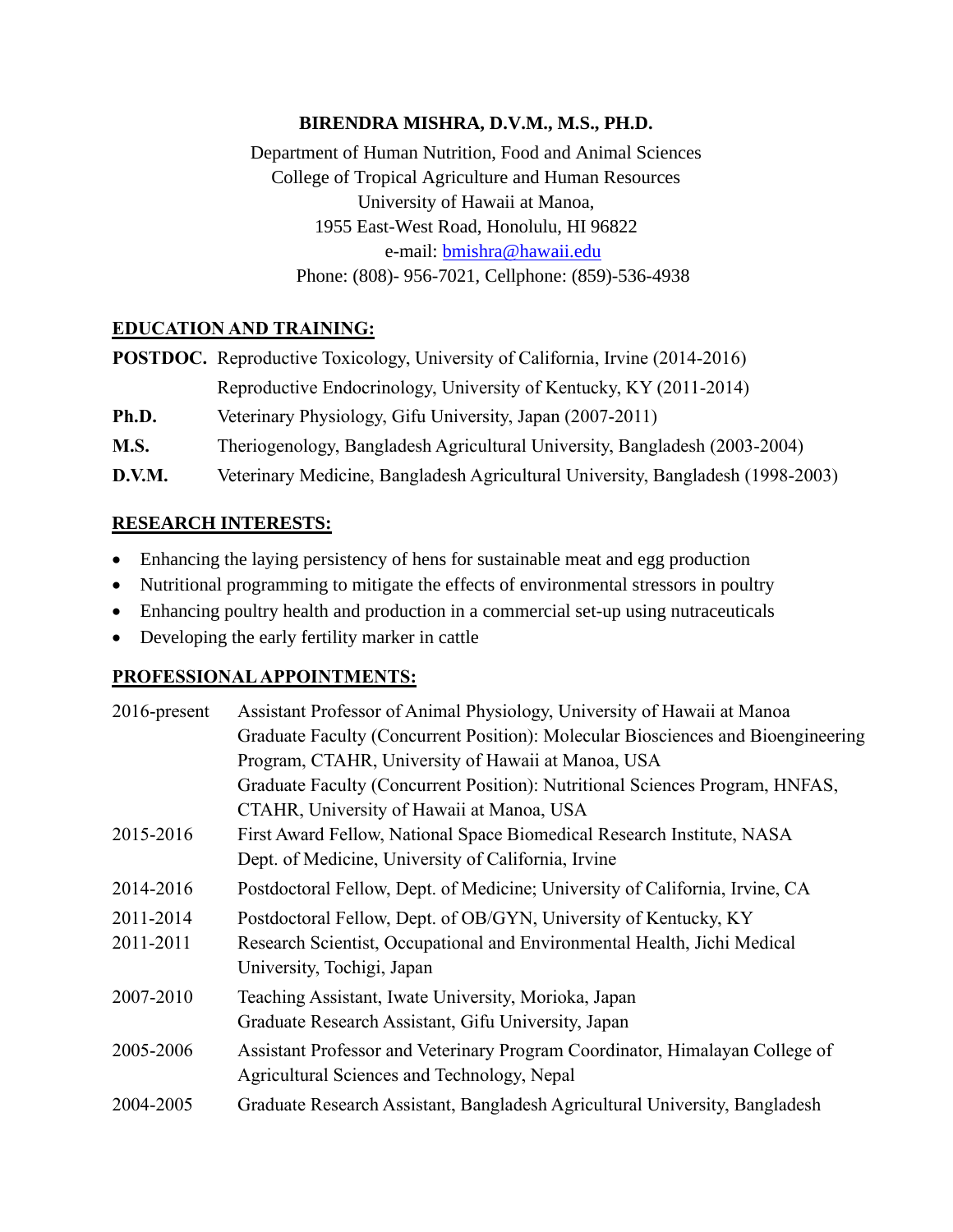# **COURSES TAUGHT:**

| Semester                  | Course           | Course title                                | No. of         | Course         | Total  |
|---------------------------|------------------|---------------------------------------------|----------------|----------------|--------|
|                           | Number           |                                             | students       | Credit*        | Credit |
| <b>Academic Year 2021</b> |                  | <b>Total Credits taught</b>                 |                |                | 19.2   |
| <b>Fall 2021</b>          | <b>ANSC 462</b>  | <b>Reproduction and Artificial</b>          | 11             | 3              | 3.0    |
|                           |                  | Insemination                                |                |                |        |
| <b>ANSC 492</b>           |                  | Field Experience (Writing                   | 10             | $\overline{4}$ | 4.0    |
|                           |                  | Intensive)                                  |                |                |        |
|                           | <b>ANSC 387</b>  | Lab Skills in Animal Science                | 21             | $\overline{2}$ | 0.5    |
|                           | <b>ANSC 641/</b> | Seminar in Animal Sciences, and             | 27             | $\overline{2}$ | 2.0    |
|                           | <b>FSHN 681</b>  | <b>Nutritional Science</b>                  |                |                |        |
|                           | <b>ANSC 699</b>  | Directed Reading and Research               | 3              | 3              | 1.8    |
| Spring 2021               | <b>ANSC 451</b>  | <b>Domestic Animal Physiology</b>           | 22             | 3              | 3.0    |
|                           | <b>ANSC 492</b>  | Field Experience (Writing                   | 16             | $\overline{4}$ | 4.0    |
|                           |                  | Intensive)                                  |                |                |        |
|                           | <b>ANSC 499</b>  | Directed Reading and Research               | $\overline{2}$ | 3              | 0.6    |
|                           | <b>ANSC 699</b>  | Directed Reading and Research               | $\mathbf{1}$   | 3              | 0.3    |
| <b>Academic Year 2020</b> |                  | <b>Total Credits taught</b>                 |                |                | 14.5   |
| <b>Fall 2020</b>          | <b>ANSC 462</b>  | Reproduction and Artificial                 | 18             | 3              | 3.0    |
|                           |                  | Insemination                                |                |                |        |
|                           | <b>ANSC 641/</b> | Seminar in Animal Science, and              | 10             | $\overline{2}$ | 1.0    |
|                           | <b>FSHN 681</b>  | Seminar in Nutritional Science <sup>#</sup> |                |                |        |
|                           | <b>ANSC 699</b>  | Directed Reading and Research               | $\overline{2}$ | 3              | 1.2    |
|                           | <b>ANSC 700</b>  | <b>Directed Thesis Research</b>             | $\mathbf{1}$   | 3              | 0.6    |
| Spring 2020               | <b>ANSC 451</b>  | <b>Domestic Animal Physiology</b>           | 30             | 3              | 3.0    |
|                           | <b>ANSC 499</b>  | Directed Reading and Research               | $\mathbf{1}$   | 3              | 0.3    |
|                           | <b>ANSC 643</b>  | Physiology of Reproduction                  | 3              | 3              | 3.0    |
|                           | <b>ANSC 699</b>  | Directed Reading and Research               | 3              | 3              | 1.8    |
|                           | <b>ANSC 700</b>  | Directed Thesis Research                    | 1              | 3              | 0.6    |
| <b>Academic Year 2019</b> |                  | <b>Total Credits taught</b>                 |                |                | 10.6   |
| <b>Fall 2019</b>          | <b>ANSC 462</b>  | Reproduction and Artificial                 | 18             | 3              | 3.0    |
|                           |                  | Insemination                                |                |                |        |
|                           | <b>ANSC 641/</b> | Seminar in Animal Sciences, and             | 6              | $\overline{2}$ | 1.0    |
|                           | <b>FSHN 681</b>  | Nutritional Science <sup>#</sup>            |                |                |        |
|                           | <b>ANSC 699</b>  | Directed Reading and Research               | $\overline{2}$ | $\overline{3}$ | 1.2    |
| Spring 2019               | <b>ANSC 451</b>  | <b>Domestic Animal Physiology</b>           | 24             | 3              | 3      |
|                           | <b>ANSC 499</b>  | Directed Reading and Research               | $\overline{2}$ | 3              | 0.6    |
|                           | <b>ANSC 699</b>  | Directed Reading and Research               | $\overline{2}$ | 3              | 1.2    |
|                           | <b>MBBE 699</b>  | Directed Reading and Research               | $\mathbf{1}$   | 3              | 0.6    |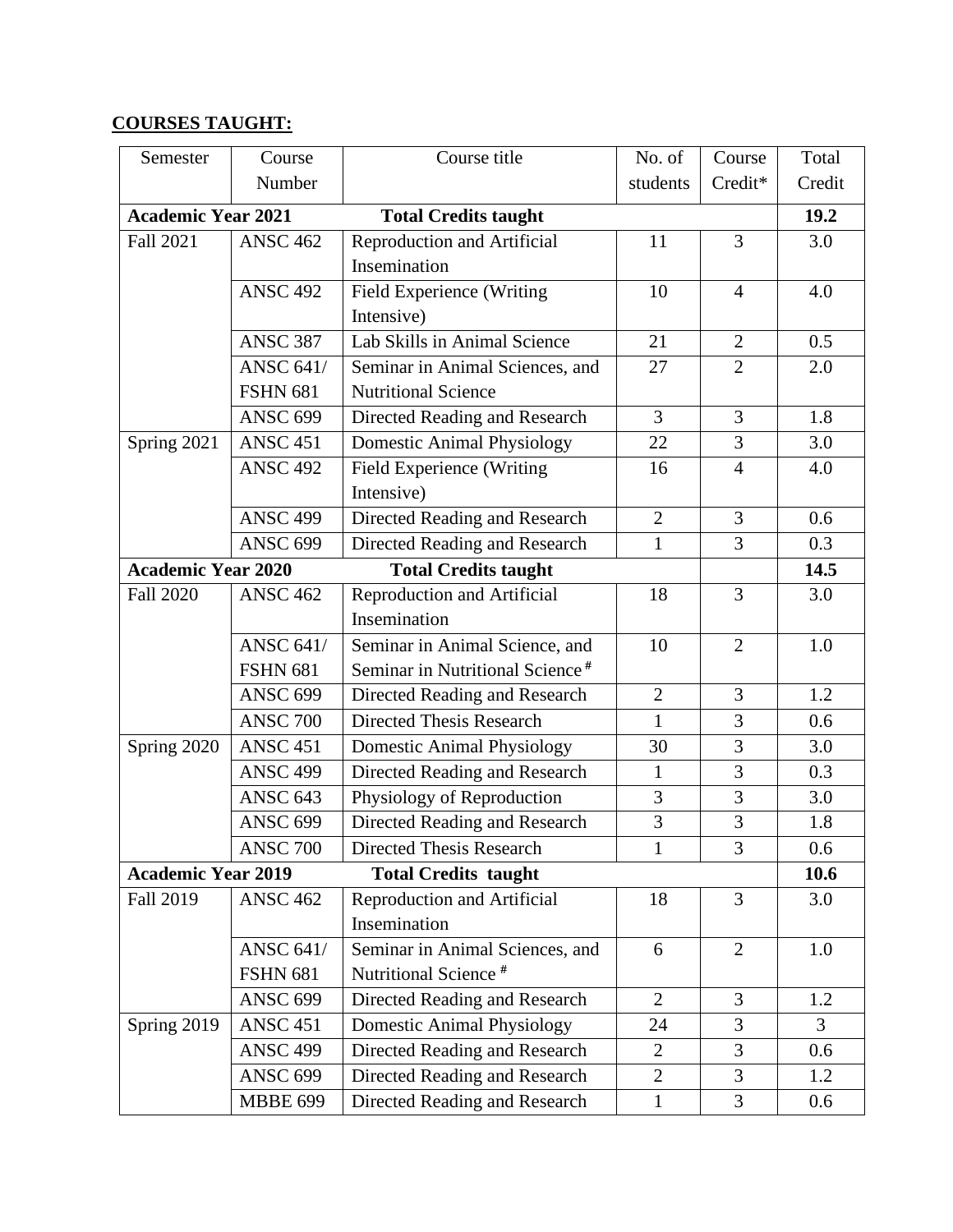| <b>Academic Year 2018</b> |                  | <b>Total Credits taught</b>       |                |   | 11.0 |
|---------------------------|------------------|-----------------------------------|----------------|---|------|
| Fall 2018                 | <b>ANSC 491</b>  | <b>Topics in Animal Sciences</b>  | 6              | 3 | 3.0  |
|                           |                  | "Poultry production system."      |                |   |      |
|                           | <b>ANSC 499</b>  | Directed Reading and Research     | 1              | 3 | 0.3  |
|                           | <b>ANSC 641/</b> | Seminar in Animal Sciences, and   | 7              |   | 1.0  |
|                           | <b>FSHN 681</b>  | Nutritional Science <sup>#</sup>  |                |   |      |
|                           | <b>ANSC 699</b>  | Directed Reading and Research     | $\overline{2}$ | 3 | 1.2  |
|                           | <b>MBBE 699</b>  | Directed Reading and Research     |                | 3 | 0.6  |
|                           | <b>ANSC 700</b>  | Directed Thesis Research          |                | 3 | 0.3  |
| Spring 2018               | <b>ANSC 451</b>  | <b>Domestic Animal Physiology</b> | 26             | 3 | 3.0  |
|                           | <b>ANSC 699</b>  | Directed Reading and Research     | 2              | 3 | 1.2  |
|                           | <b>MBBE 699</b>  | Directed Reading and Research     | $\overline{4}$ | 3 | 2.4  |
| <b>Academic Year 2017</b> |                  | <b>Total Credits taught</b>       |                |   | 4.8  |
| Fall 2017                 | <b>MBBE 699</b>  | Directed Reading and Research     | 1              | 3 | 0.6  |
|                           | <b>ANSC 699</b>  | Directed Reading and Research     | 1              | 3 | 0.6  |
| Spring 2017               | <b>ANSC 451</b>  | <b>Domestic Animal Physiology</b> | 19             | 3 | 3    |
|                           | <b>ANSC 699</b>  | Directed Reading and Research     |                | 3 | 0.6  |

\*Cumulative credit hours of all students for Directed/Thesis research courses (499/699/700/800). Contribution credit calculated as per the CTAHR policy (400 level 1 Cr=  $0.1$  Cr, 600 or above level 1 Cr= 0.2 Cr). **#Co-taught** in Fall 2018, Fall 2019, and Fall 2020 (I contributed about 50% in the course  $= 1$  Credit).

# **PUBLICATIONS:**

# **Book Chapters (\* corresponding author):**

- 1. **\*Mishra B.**, Sah N and Wasti S. (2019). Genetic and hormonal regulation of egg formation in the oviduct. Poultry, ISBN 978-1-78923-820-4.
- 2. **\*Mishra B**, and Jha R. (2019). Oxidative stress in the poultry gut: Potential challenges and intervention. Accepted to Frontiers in Veterinary Science, section Animal Nutrition and Metabolism. Front. Vet. Sci. - Animal Nutrition and Metabolism; 6: 60.
- 3. \*Jha R, Singh AK, Yadav S, Berrocoso, JFD and **Mishra B**. (2019). Early nutrition programming (in ovo and post-hatch feeding) as a strategy to modulate gut health of poultry. Front. Vet. Sci. - Animal Nutrition and Metabolism*.*

# **Conference Proceedings/Abstract (\* Corresponding author):**

1. \*Jha R, Das R, **Mishra B**, and Cowieson AJ. (2021). Sources of corn and soybean meal and carbohydrase enzyme supplementation differently affect cecal volatile fatty acid production and microbiota profile in broiler chickens (Poster). PSA Virtual Annual Meeting (July 19-22, 2021).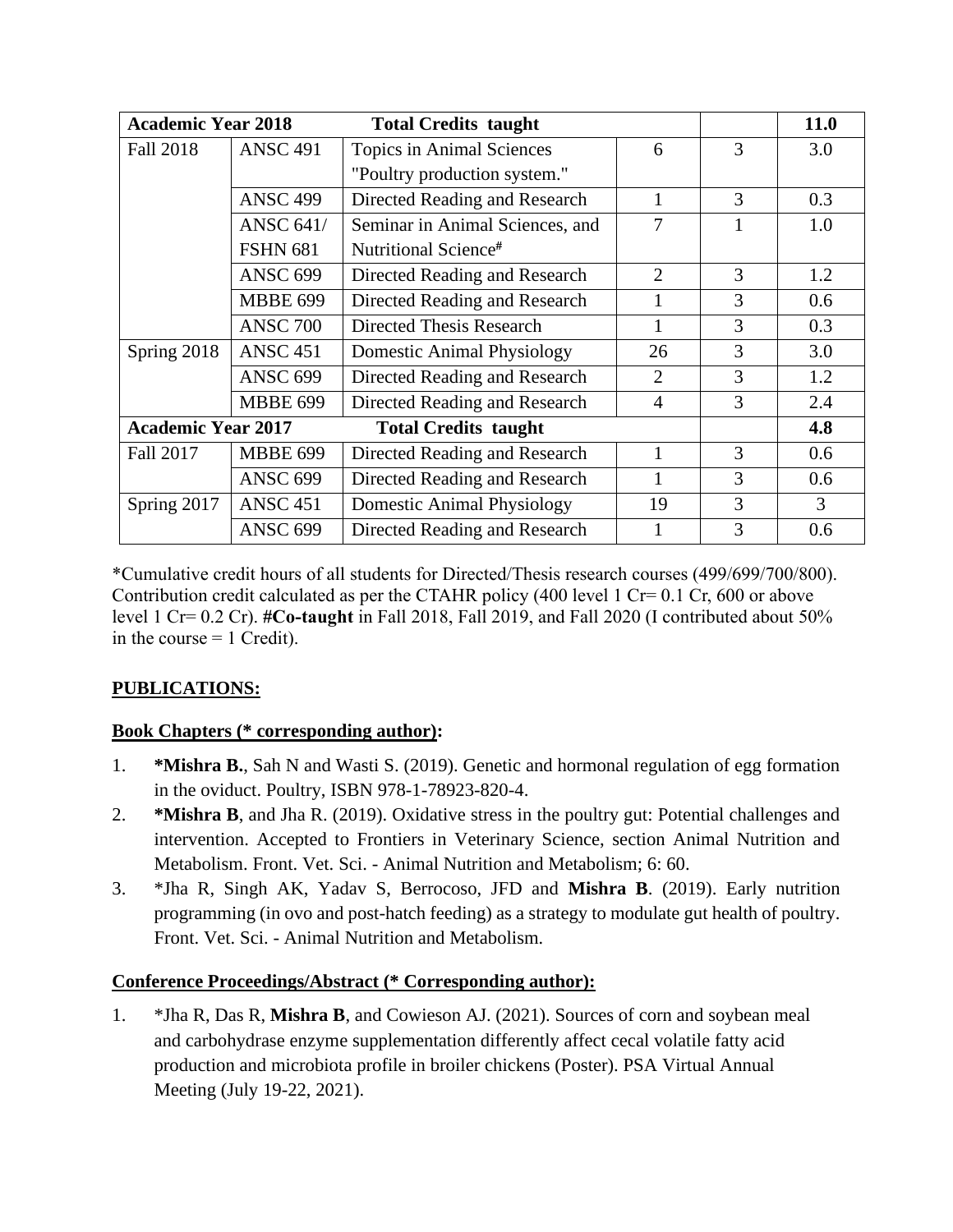- 2. \*Jha R, Das R, **Mishra B**, and Cowieson AJ. (2021). Sources of corn and soybean meal and carbohydrase enzymes supplementation differently affect growth performance and nutrient digestibility in broiler chickens (Poster). PSA Virtual Annual Meeting (July 19-22, 2021).
- 3. Leon KN, Lawson G, **Mishra B**, Chang P, Blakely E, \*Luderer U. (2021). Dose-dependent induction of epithelial ovarian tumors after mixed heavy ion irradiation. 2022 NASA Human Research Program Investigators' Workshop, Galveston, Texas. (Poster presentation)
- 4. Wasti S, Lee CN, Jha R, and \***Mishra B.** (2020). Dietary supplementation of alpha-lipoic acid mitigates the negative effects of heat stress in poultry (Oral). PSA Virtual Annual Meeting (July 20-23, 2020).
- 5. Adhikari B, Lee CN, Khadka VS, Deng Y, Jha R, and \***Mishra B.** (2020). RNAsequencing-based analysis of bovine endometrium during the maternal recognition of pregnancy. SRS Virtual Annual Meeting (July 8-12, 2020). (*Poster presentation*)
- 6. Mishra R, Jha R, **Mishra B**, and \*Kim YS (2020). Effects of maternal immunization against Myostatin on the post-hatch growth performance of their chicks. PSA Virtual Annual Meeting (July 20-23, 2020). (*Poster presentation*)
- 7. Singh AK, **Mishra B**, Bedford MR, and \*Jha R (2020). Effects of xylanase and xylooligosaccharides supplementation on productive performance and gut health variables of broilers. PSA Virtual Annual Meeting (July 20-23, 2020). (*Poster presentation*)
- 8. Singh AK, **Mishra B**, and \*Jha R. Early post-hatch feeding of resistant starch can influence cell-mediated immunity and gut microbiota diversity in broilers. International Poultry Scientific Forum (Jan 27-28, 2020), Atlanta, GA, USA. (*Poster presentation*)
- 9. Awodele1 O, **Mishra B**, Chang P, Blakely E, and \*Luderer U. (2020). Ovarian effects of space radiation in comparison to gamma radiation. NASA human research Program Investigators' Workshop Integrated Pathways to Mars, Galveston, Texas. (Poster presentation).
- 10. \***Mishra B**, Sah N, Kuehu DN, Wasti S, Khadka VS, and Jha R. (2019). Transcriptional regulation of albumen biosynthesis and eggshell biomineralization in the oviduct of laying hens. 2019 Poultry Science Annual Meeting, Montreal, Canada. (O*ral presentation*)
- 11. Wasti S, Sah N, Kuehu DL, Lee CN, Jha R, and \***Mishra, B.** (2019). Dietary supplementation of dried plum: A novel strategy to mitigate heat stress in poultry. 2019 Poultry Science Annual Meeting, Montreal, Canada. (*Poster presentation*) *Best Poster award*
- 12. Sah N, Kuehu DN, Khadka VS, Jha R, and \***Mishra B**. (2019). New transcriptomic insights into processes associated with the formation of egg-white in the magnum of laying hens. 2019 Poultry Science Annual Meeting, Montreal, Canada. (*Poster presentation*)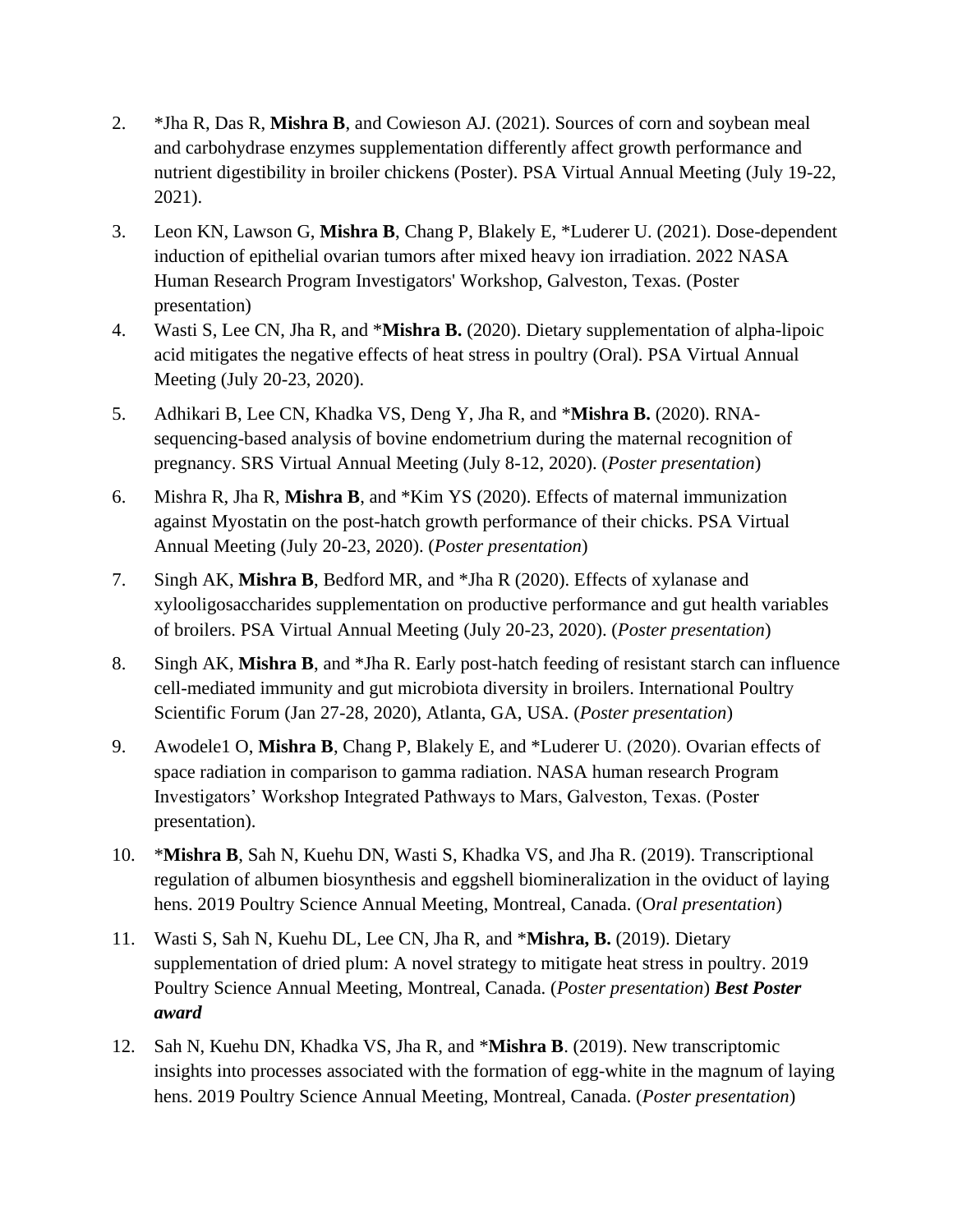- 13. Singh AK, Tiwari UP, **Mishra B**, and \*Jha R. (2019). Comparative effects of in ovo injection of xylotriose, xylotetraose, mannotriose, and mannotetraose on growth performance and gut health of broilers. 2019 Poultry Science Annual Meeting, Montreal, Canada. (*Poster presentation*)
- 14. Singh AK, **Mishra B**, and \*Jha R. (2019). Effects of early feeding of resistant starch during post-hatch yolk dependent period on growth performance and gut health parameters of broilers. 2019 Poultry Science Annual Meeting, Montreal, Canada. *Poster presentation*
- 15. Caliboso DK, Nanquil JE, Yadav S, Kae, H, Neupane K, **Mishra B**, and \*Jha R. (2019). Cecal microbiota profile of Hawaiian feral chickens and pasture-raised broiler chickens. 2019 Poultry Science Annual Meeting, Montreal, Canada. (*Poster presentation*)
- 16. Kuehu, DL, Sah, N, Lee CN, Jha, R, \***Mishra B.** (2019). Heat stress impacts the health of the laying hen through altering the regulation of heat shock and reactive oxidative stress genes in the liver. 31st Annual CTAHR Student Research Symposium, Honolulu, HI, USA. (*Oral presentation*)
- 17. Wasti S, Sah N, Kuehu DL, Lee CN, Jha R, and \***Mishra B.** (2019). Dietary supplementation of dried plum: A novel strategy to mitigate heat stress in poultry. 31st Annual CTAHR Student Research Symposium, Honolulu, HI, USA. (*Oral presentation*)
- 18. Haverly N, Wasti S, Kuehu DL, Sah N, Jha R, and \***Mishra B.** (2019). The effects of environmental heat stress on the spleens of broiler chickens. 31st Annual CTAHR Student Research Symposium, Honolulu, HI, USA. (*Oral presentation*) (*Received CTAHR Best BS Student Oral Presentation Award*).
- 19. Sah N, Kuehu DN, Khadka VS, Jha R, and \***Mishra B.** (2018). Transcriptomic analysis of the shell gland in layers identifies novel genes in eggshell biomineralization. 2018 Poultry Science Annual Meeting, San Antonio, Texas. *Best Poster Award*
- 20. Kuehu, DL, Sah, N., Lee CN, Jha, R, and \***Mishra, B.** (2018). Heat stress impacts the oviduct health through altering the magnum and uterus regulation of heat shock and reactive oxidative stress genes of laying hens. American Indian Science and Engineering Society (AISES), Oklahoma City, OK. (*Poster presentation*) *Best Poster Award*
- 21. \***Mishra B,** Sah N, Kuehu DN, Wasti S, Khadka VS, and Jha R (2018). New mechanistic insights on egg formation in the oviduct of laying hens. 51th Annual meeting of Society for the study of Reproduction, New Orleans. (*Late Break abstract for Poster presentation)*
- 22. \*Kaewmanee S, Boonwittaya N, Thieng-Tham J, Nitthaisong P, **Mishra B**, Yindee M, and Pinyophummin A. (2018). The fluorescence-based morphometry Computer-assisted sperm analysis has the potential to determine progeny sexed spermatozoa in both African (Loxodonta africana) and Asian (Elephas maximus) elephants. 51st Annual Meeting of Society for the study of Reproduction, New Orleans. (*Poster presentation*)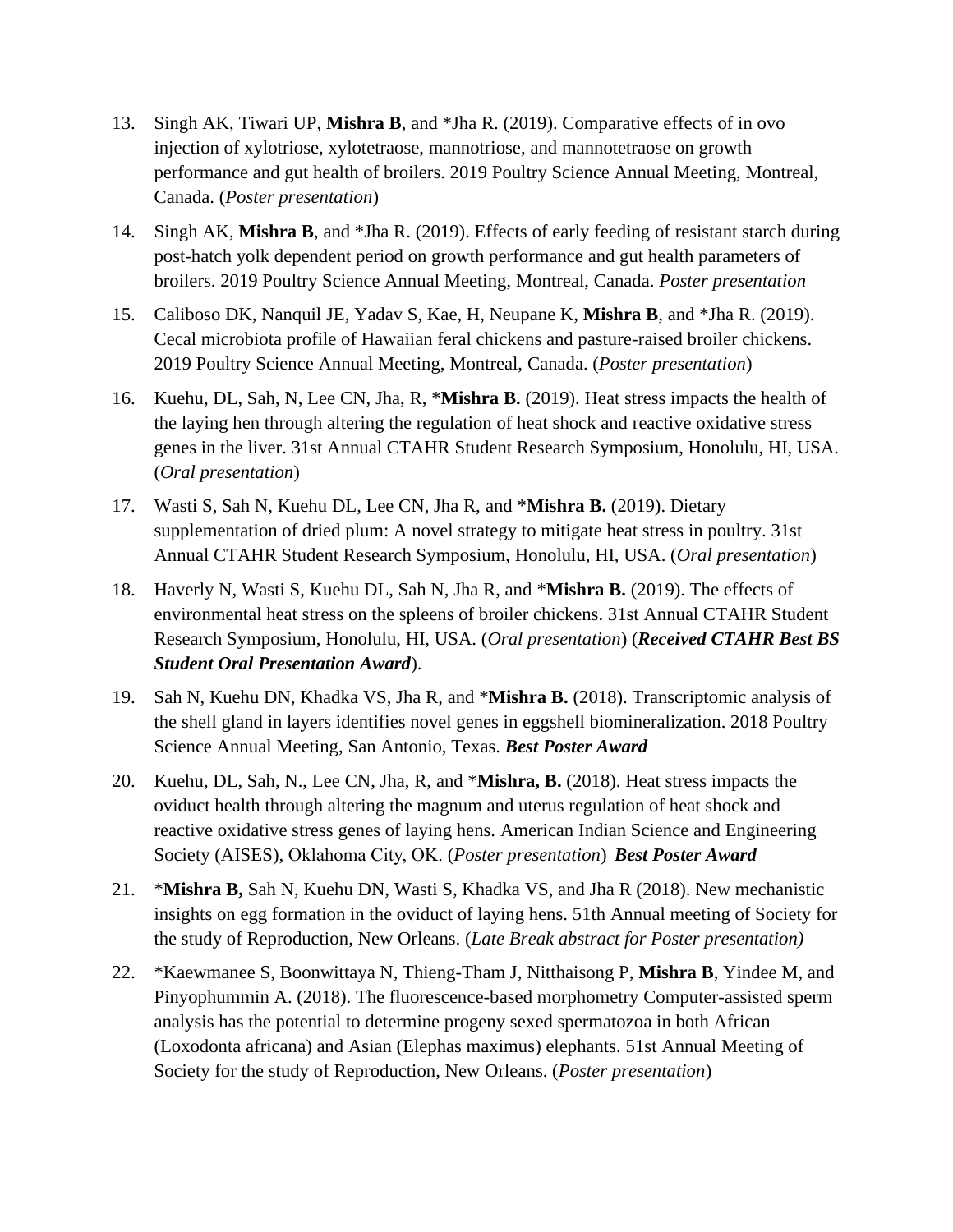- 23. Kuehu DL, Sah, N, Lee CN, Jha, R, and \***Mishra B.** (2018). Effects of heat stress on the oviductal gene expression and egg qualities in the laying hen. The Society for Advancement of Chicanos/Hispanics and Native Americans in Science (SACNAS), San Antonio, Texas. (*Poster presentation*)
- 24. Li L, Singh AK, **Mishra B**, and \*Jha R. (2018). Effect of in ovo injection of probiotic, prebiotic and synbiotic on growth performance and gut health parameters of broiler chickens. 2018 Poultry Science Annual Meeting, San Antonio, Texas. (*Poster presentation*)
- 25. Sah N, Kuehu DN, Khadka VS, Jha R, and \***Mishra B.** (2018). RNA sequencing of the shell gland reveals novel genes related to calcium remodeling during eggshell formation in laying hens. CTAHR/COE Student Research Symposium. (*Oral presentation*)
- 26. Kuehu DL, Sah, N, Lee CN, Jha, R, and \***Mishra B.** (2018). Effects of heat stress on the oviductal gene expression and egg qualities in the laying hen. CTAHR/COE Student Research Symposium. (*Oral presentation*)
- 27. Wasti S, Sah N, Kuehu DL, Kim YS, Jha R, and \***Mishra B.** (2018). Expression of follistatin and myostatin in the oviduct of laying hen. CTAHR/COE Student Research Symposium. (*Poster presentation*)
- 28. Li, L, Singh, AK, **Mishra, B**, and \*Jha, R. (2018). Effect of in ovo injection of probiotic, prebiotic and synbiotic on growth performance and gut health of broiler chickens. CTAHR/COE Student Research Symposium. (*Poster presentation*)
- 29. Yadav S, Singh A, Tiwari UP, **Mishra B**, and \*Jha R. (2018). Cassava root chips an alternative to corn in broiler diet: effect on growth performance and gut health parameters. CTAHR/COE Student Research Symposium. (*Poster presentation*)
- 30. Sah N, Kuehu DN, Khadka VS, Jha R, and \***Mishra B.** (2018). RNA sequencing-based analysis of uterus specific genes regulating eggshell formation in laying hens. 18th EWC International Graduate Student Conference, Honolulu, Hawaii. (*Oral presentation*)
- 31. \***Mishra B,** Luderer U. (2018) Space Radiation Damages Uterine Cell Architecture in mice. 2018 NASA Human Research Program Investigators' Workshop HRP Research: The gateway to MARS, Galveston, Texas (Poster presentation)
- 32. \***Mishra B,** and Luderer U. (2017) Components of Space Radiation Damage Uterine Cell Architecture in Mice. 50th Annual meeting of Society for the study of Reproduction. Washington, DC, July 2017. (*Poster presentation*)
- 33. \*Mishra B. The role of progesterone receptor signaling in the ovulatory process. Graduate Seminar of Department of HNFAS (September 06, 2017).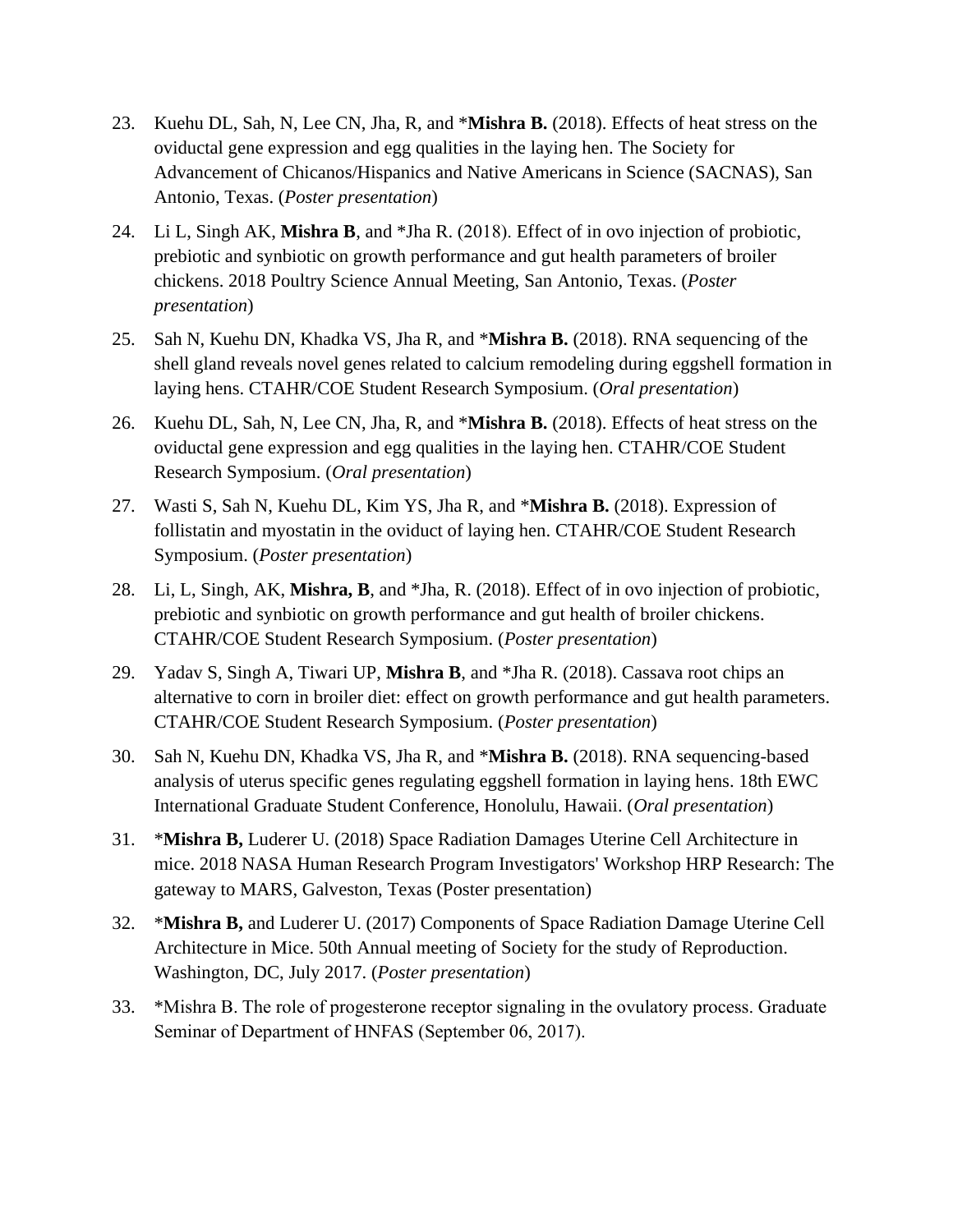- 34. \***Mishra B,** and Luderer U. (2017) Components of Space Radiation Damage Uterine Cell Architecture in Mice. 50th Annual meeting of Society for the Study of Reproduction. Washington, DC, July 2017. (*Poster presentation*)
- 35. **Mishra B**, Ripperdan R Ortiz L, and \*Luderer U. (2016) Iron charged particle, a component of space radiation induces ovarian tumors in mice. 49th Annual meeting of Society for the Study of Reproduction San Diego, USA, July 2016. (*Oral presentation*)
- 36. Michelle L, Park J, **Mishra B,** Curry TE, and \*Jo M. (2016) Core binding factor beta (CBFb) is essential for female fertility in mice. 49th Annual meeting of Society for the Study of Reproduction San Diego, USA, July 2016. (*Poster presentation*)
- 37. **Mishra B**, Ortiz L, and \*Luderer U. (2016) Space radiation causes premature ovarian failure and induces ovarian tumors in mice. NASA human research Program Investigators' Workshop Integrated Pathways to Mars, Galveston, Texas. (*Poster presentation*)
- 38. **Mishra B**, Ortiz L, and \*Luderer U. (2015). Space irradiation causes premature ovarian failure in mice.  $48<sup>th</sup>$  Annual meeting of Society for the Study of Reproduction Puerto Rico, USA. (*Oral presentation*)
- 39. **Mishra B**, Ortiz L, and \*Luderer U. (2015). Charged iron particle exposure increases apoptosis and depletes ovarian follicles in mice. NASA human research Program Investigators' Workshop Integrated Pathways to Mars, Galveston, Texas. (*Poster presentation*)
- 40. Jo M, **Mishra B**, and \*Park J. (2015). X-Linked Lymphocyte Regulated Gene 5c-like (Xlr5c-like) is a novel target of progesterone action in granulosa cells from periovulatory rats. 97th Annual Meeting and Expo of Endocrine Society's, San Diego, CA. (*Poster presentation*)
- 41. \*Jo M, **Mishra B**, Park J. (2014). Core Binding Factor Beta Is Essential for Female Fertility in Mice. ICE/ENDO, Chicago, Illinois. (*Poster presentation*)
- 42. Park J, **Mishra B**, Michelle L, and \*Jo M. (2014). Core binding factor beta (CBFb) is essential for female fertility in mice. 33rd Symposium in Reproductive Science and Women's *Health*, University of Kentucky, Lexington, Kentucky, USA. (*Poster presentation*)
- 43. **Mishra B**, and \*Jo M. (2013). Xlr5c: A novel target and mediator of the action of progesterone receptor in rat periovulatory ovaries.  $46<sup>th</sup>$  Annual meeting of Society for the Study of Reproduction, Montreal, Canada. (*Oral presentation*)
- 44. **Mishra B,** and \*Jo M. (2013). Xlr5c: A novel target and mediator of the action of progesterone receptor in rat periovulatory ovaries. 32nd Symposium in Reproductive Science and Women's Health, University of Kentucky, Lexington, Kentucky, USA. (*Poster presentation*)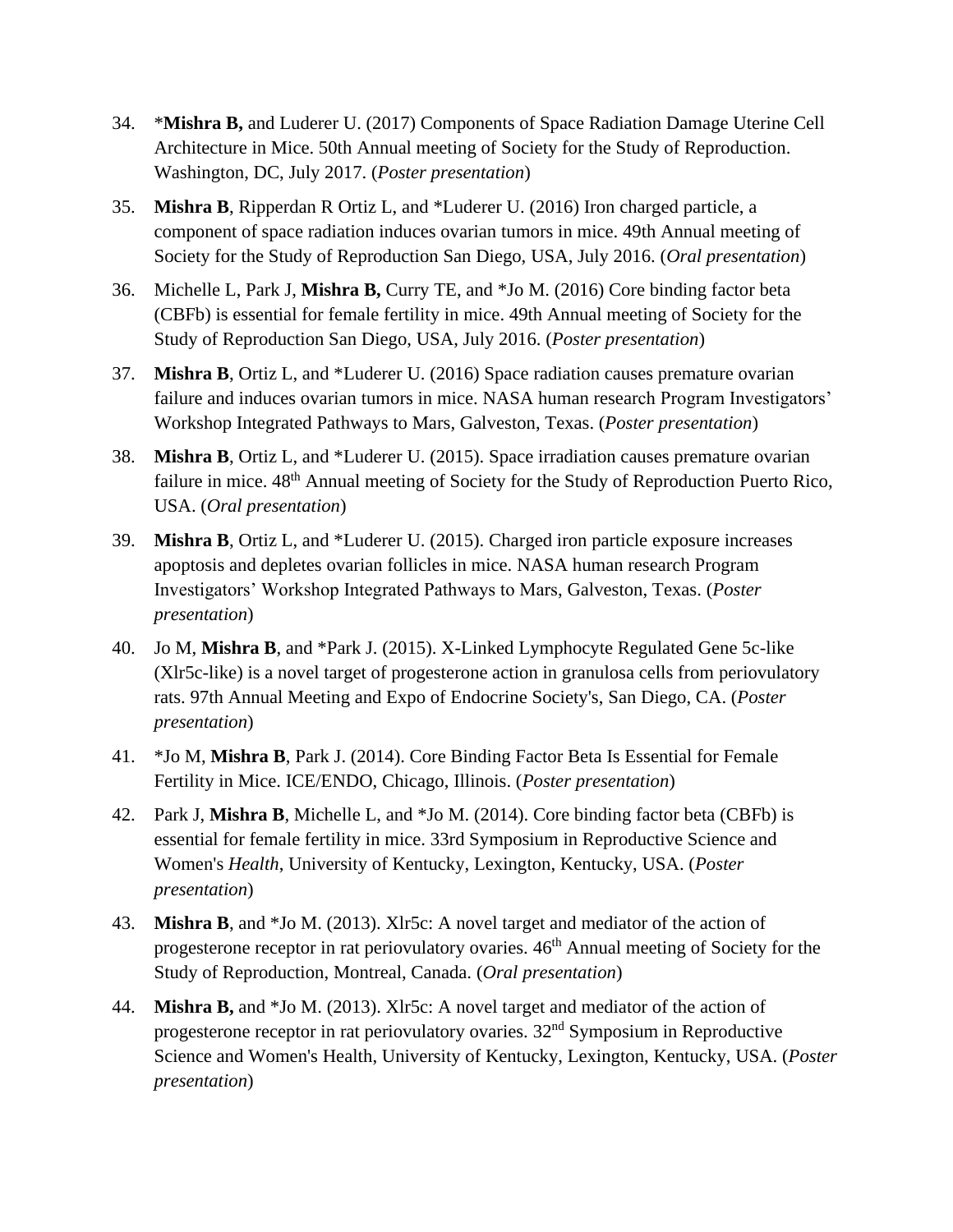- 45. **Mishra B,** and \*Jo M. (2013). Xlr5c: A novel target and mediator of the action of progesterone receptor in rat periovulatory ovaries. Postdoctoral research symposium, University of Kentucky, Lexington, Kentucky.
- 46. **Mishra B,** and \*Jo M. (2012). Expression, regulation and function of X-linked lymphocyte regulated gene-5c (Xlr5c) in the periovulatory rat ovary" in 45<sup>th</sup> Annual meeting of Society for the Study of Reproduction, State College, Pennsylvania, USA. (*Poster presentation*)
- 47. **Mishra B,** and \*Jo M. (2012). Expression of LH induced X-linked lymphocyte regulated gene-5c (Xlr5c) in the periovulatory rat ovary" in 31st Symposium in Reproductive Science and Women's Health, University of Kentucky, Lexington, Kentucky. (*Poster presentation*)
- 48. **Mishra B**, Kizaki K, Sato T, Ito A, and \*Hashizume K. (2011). The role of extracellular matrix metalloproteinase inducer (EMMPRIN) in the regulation of bovine endometrial cell functions. 104<sup>th</sup> Japanese Society of Reproduction and Development, Morioka, Japan. (*Oral presentation*)
- 49. **Mishra B**, Kizaki K, Ushizawa K, Takahashi T, Hosoe M, Sato T, Ito A, and \*Hashizume K. (2010). Expression of ADAMTS1 in the cyclic and pregnant bovine endometrium. 103rd Japanese Society of Reproduction and Development, Towada, Japan. (*Oral presentation*)
- 50. **Mishra B**, Kizaki K, Koshi K, Ushizawa K, Takahashi T, Hosoe M, Sato T, Ito A, and \*Hashizume K. (2010). Differential expression of EMMPRIN regulates endometrial remodeling during early pregnancy in cow. 43rd Annual Meeting of Society for the Study of Reproduction, Milwaukee, Wisconsin, USA, 2010.
- 51. **Mishra B**, Kizaki K, Ushizawa K, Takahashi T, Hosoe M, Sato T, Ito A, and \*Hashizume K. (2009). Expression of extracellular matrix metalloproteinase inducer during bovine pregnancy. *102nd Japanese Society of Reproduction and Development*, Nara, Japan.
- 52. **Mishra B**, Kizaki K, Ushizawa K, Takahashi T, Hosoe M, Sato T, Ito A, and \*Hashizume K. (2008). Expression of extracellular matrix metalloproteinase inducer (EMMPRIN) and its related extracellular matrix degrading enzymes in the bovine endometrium during the estrous cycle. 146<sup>th</sup> Japanese Society of Veterinary Medicine, Miyazaki, Japan.

# **Refereed Journal Publications**

In the publication list, the \* sign indicates the corresponding author

# **Published manuscripts**

1. Wasti S, Sah N, Singh AK, Lee CN, Jha R, and **\*Mishra B.** (2021). Dietary Supplementation of Alpha-lipoic Acid Mitigates the Negative Effects of Heat Stress in Broilers. *PLOS ONE 16(7): e0254936.*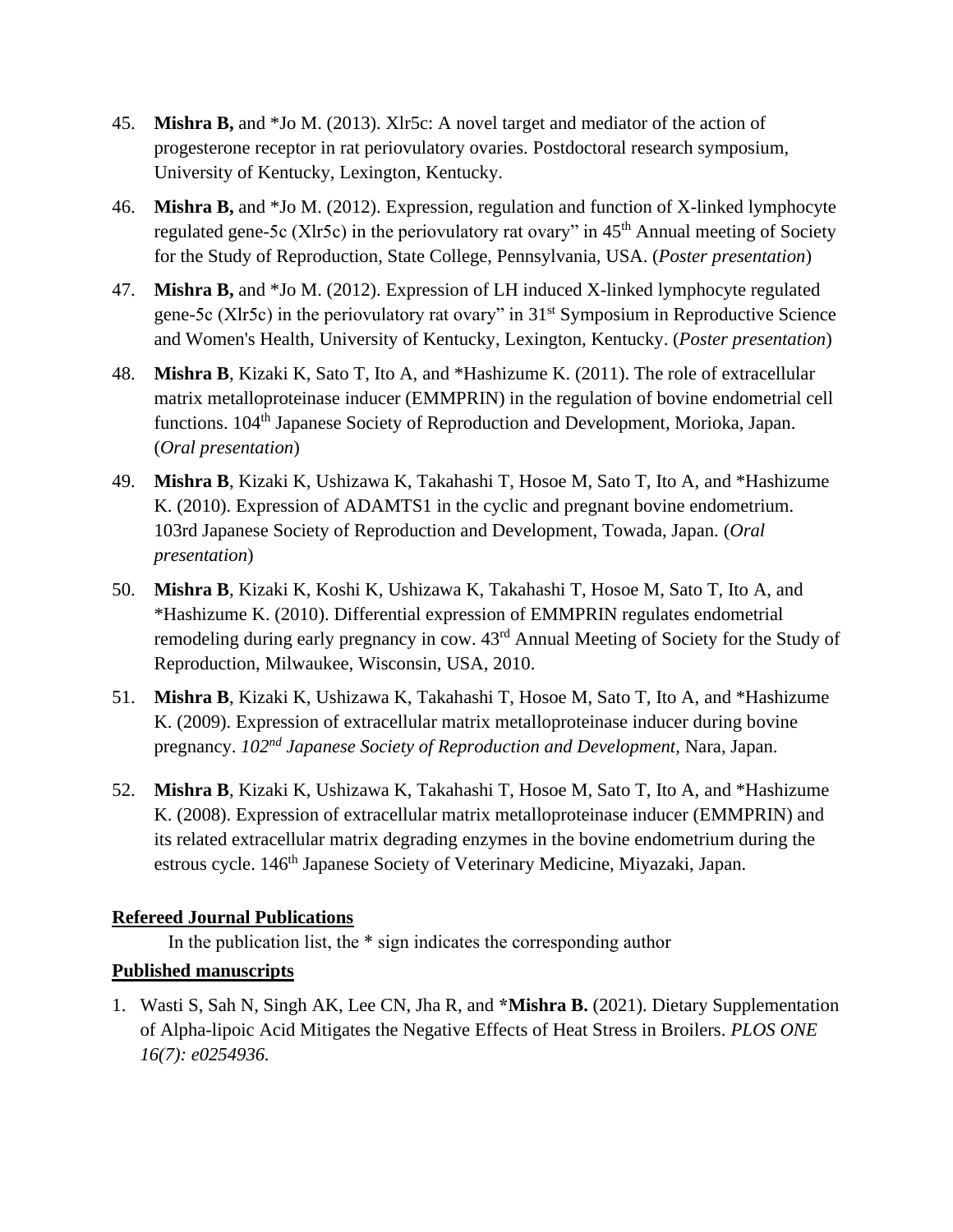- 2. Xu R, Zhu H, Qin N, Xu X, Sun X, Chen V, Zhao J, and **\*Mishra B**. (2021). LATS2 regulates the homeostasis of prehierarchical follicle development via the Hippo pathway in hen ovary. *Poultry Science 100:101454.*
- 3. Singh AK, Iwari UP, **Mishra B**, and **\***Jha R. (2021). Effects of in ovo delivered xylo- and mannan- oligosaccharides on growth performance, intestinal immunity, cecal short-chain fatty acids, and cecal microbiota of broilers. *Journal of Animal Science and Biotechnology 12:98 (Accepted).*
- 4. Singh AK, **Mishra B,** Bedford MR, and **\***Jha R. (2021). Effects of supplemental xylanase and xylooligosaccharides on production performance and gut health variables of broiler chickens. *Journal of Animal Science and Biotechnology 12:98*.
- 5. Sah N, Kuehu D, Khadka VS, Deng Y, Jha R, Wasti S, and **\*Mishra B.** (2021). RNA sequencing-based analysis of the magnum tissues revealed the novel genes and biological pathways involved in the egg-white formation in the laying hen. *BMC Genomics* 22:318.
- 6. Wasti S, Sah N, Singh AK, Lee CN, Jha R, and **\*Mishra B.** (2021). Dietary supplementation of Dried Plum: A novel strategy to mitigate heat stress in broiler chickens. *Journal of Animal Science and Biotechnology* 12:58.
- 7. Yadav S, Caliboso KD, Nanquil JE, Zhang J, Kae H, Neupane K, and **Mishra B**, and **\***Jha R. (2021). Cecal microbiome profile of Hawaiian feral chickens and pasture-raised broiler (commercial) chickens determined using 16S rRNA amplicon sequencing. *Poultry Science* 100:101181.
- 8. Wasti S, Sah N, and **\*Mishra B**. (2020). Impact of Heat Stress on Poultry Health and Performances, and Potential Mitigation Strategies. *Animals*, 10, 1266.
- 9. Wasti S, Sah N, Kuehu DN, Kim YS, Jha R, and **\*Mishra B**. (2020). Expression of follistatin is associated with egg formation in the oviduct of laying hens. *Animal Science Journal* 91(1), e13396.
- 10. **Mishra B**, and **\***Luderer U. (2019) Reproductive Hazards of Space Travel in Women and Men. *Nature Reviews Endocrinology* 15:713–730. (**Impact Factor: 28.08**)
- 11. Zhu H, Qin N, Xu X, Sun X, Chen X, Zhao J, **\***Xu R, **\*Mishra B.** (2019). Synergistic inhibition of csal1 and csal3 in granulosa cell proliferation and steroidogenesis of hen ovarian prehierarchical development. *Biology of Reproduction*, 1–15
- 12. Yadav S, **Mishra B**, and **\***Jha R (2019). Cassava (*Manihot esculenta*) root chip inclusion in the diets of broiler chickens: effects on growth performance and gut health parameters. *Poultry Science* 98 (9), 4008-4015.
- 13. MS Ali, B Mishra, AH Swapon, **\***Yamaguchi M (2019). Successively expressed cuticular protein genes at the prepupal stage in wing discs of Bombyx mori. *The Journal of Basic and Applied Zoology* 80 (1), 1-11.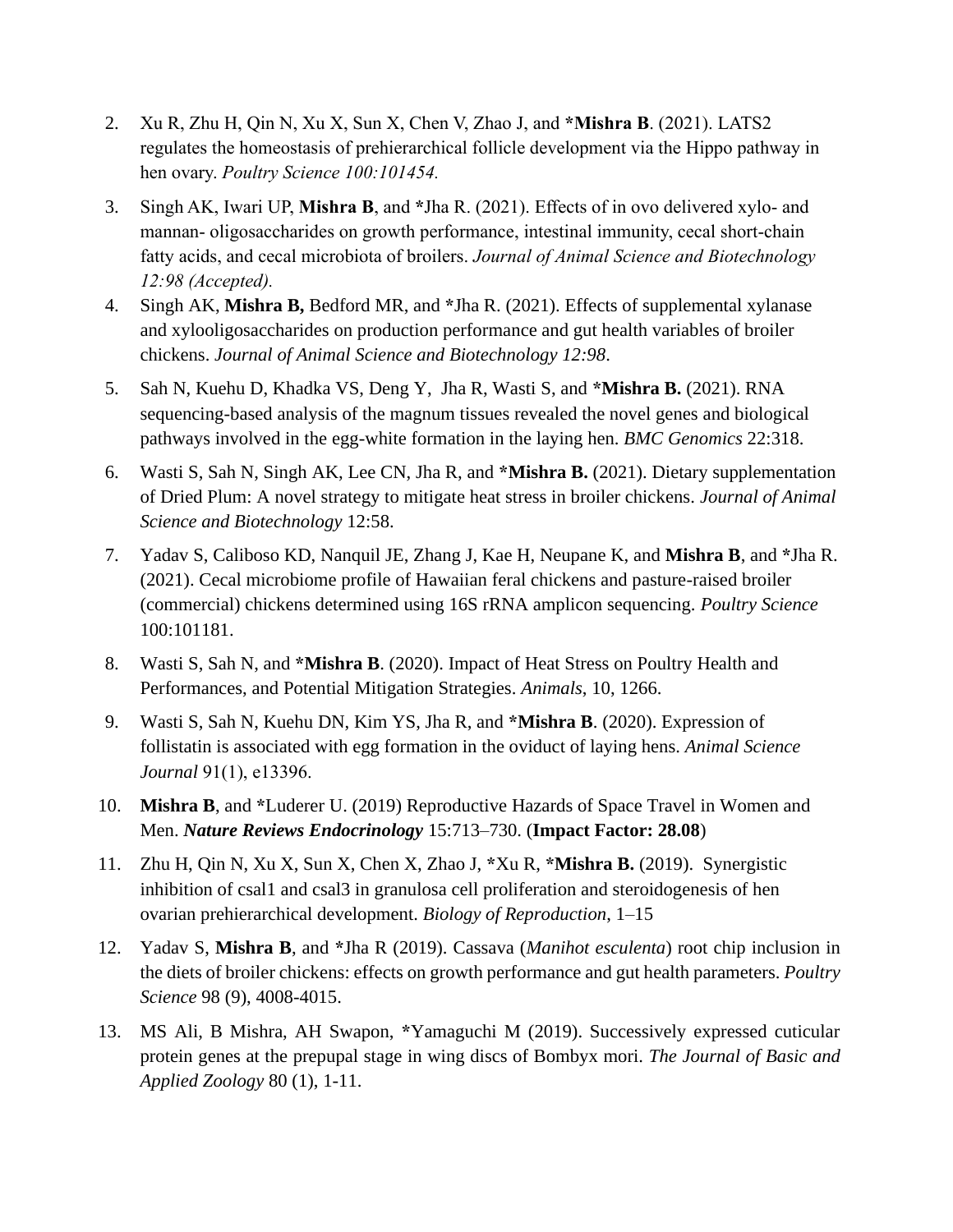- 14. Sah N, Kuehu DN, Khadka VS, Deng Y, Peplowska K, Jha R, and **\*Mishra B.** (2018). RNA sequencing-based analysis of the laying hen uterus revealed the novel genes and biological pathways involved in eggshell biomineralization. *Scientific Reports* 8:16853.
- 15. Sah N, and **\*Mishra B**. (2018). Regulation of egg formation in the oviduct of laying hen. *World's Poultry Science Journal*, 74(3), 509-522.
- 16. **Mishra B,** Ortiz L, and **\***Luderer U. (2018) Charged iron particles, typical of space radiation, induce ovarian tumors in mice. *Radiation Research* 190(2):142-150.
- 17. Xu XX, **Mishra B**, Qin N, Sun X, Zhang SM, Yang JZ, and **\***Xu RF (2018). Differential transcriptome analysis of early postnatal developing longissimus dorsi muscle from two pig breeds characterized in divergent myofiber traits and fatness. *Animal Biotechnology* 22:1-12.
- 18. **\***Ali MS, and **Mishra B.** (2018). Ecdysone Receptor Binds the Promoter of the CPR28 Gene and Regulates its Expression. *J Mol Cell Biol Forecast.* 1(1): 1004.
- 19. **\***Ali MS, Hossain TM, and Mishra B. (2018). Transcriptional Profiling Shows that BHR4 and E74A Are the Regulators of CPH33 and CPH34 Gene Expression. *Journal of Advances in Molecular Biology,* 2 (1): 1-8.
- 20. **Mishra B**, Ripperdan R, Ortiz L, and **\***Luderer U. (2017) Charged oxygen particles, typical of space radiation, induce premature ovarian failure in mice. *Reproduction* 154:123–133.
- 21. **Mishra B,** Ortiz L, and **\***Luderer U (2016) Charged iron particles, typical of space radiation, induce ovarian failure in mice. *Human Reproduction* 31(8):1816-26.
- 22. Michelle L, Park J, **Mishra B,** Curry TE, and **\***Jo M. (2016) Core binding factor beta (CBFb) is essential for female fertility in mice. *Molecular Endocrinology* 30: 733–747.
- 23. **\***Ali MS, **Mishra B**, Polan MS, Ninagi O, Swapon AH. (2016) Regulation Studies of a Cuticle Protein Underlying Genomic Analysis. *International Journal of Molecular Genetics and Gene Therapy*. 1(2): doi [http://dx.doi.](http://dx.doi/) org/10.16966/2471-4968.104.
- 24. **Mishra B,** Park JY, Wilson K, and **\***Jo M. (2015) X-linked lymphocyte-regulated gene-5c (Xlr5c): A novel target and mediator of the action of progesterone receptor in rat periovulatory ovaries. *Molecular and Cellular Endocrinology* 412:226-38.
- 25. **\***Ali MS, **Mishra B**, Rahman RF, and Swapon AH. (2015) The silkworm Bombyx mori cuticular protein 4CPR55 gene is regulated by the transcription factor 5bFTZ-F1. The *Journal of Basic and Applied Zoology* 73:20-27.
- 26. **\***Paul AK, and **Mishra B**. (2014) Reproductive Physiology of Buffalo (Bubalus bubalis) and exogenous control. *Burapha University International Conference Proceeding*, Burapha University, Thailand, 24-31.
- 27. **Mishra B**, Koshi K, Kizaki K, Ushizawa K, Takahashi T, Hosoe M, Sato T, Ito A, and **\***Hashizume K. (2013) Expression and hormonal regulation of *ADAMTS1* in the bovine endometrium during gestation. *Domestic Animal Endocrinology* 45: 43-48.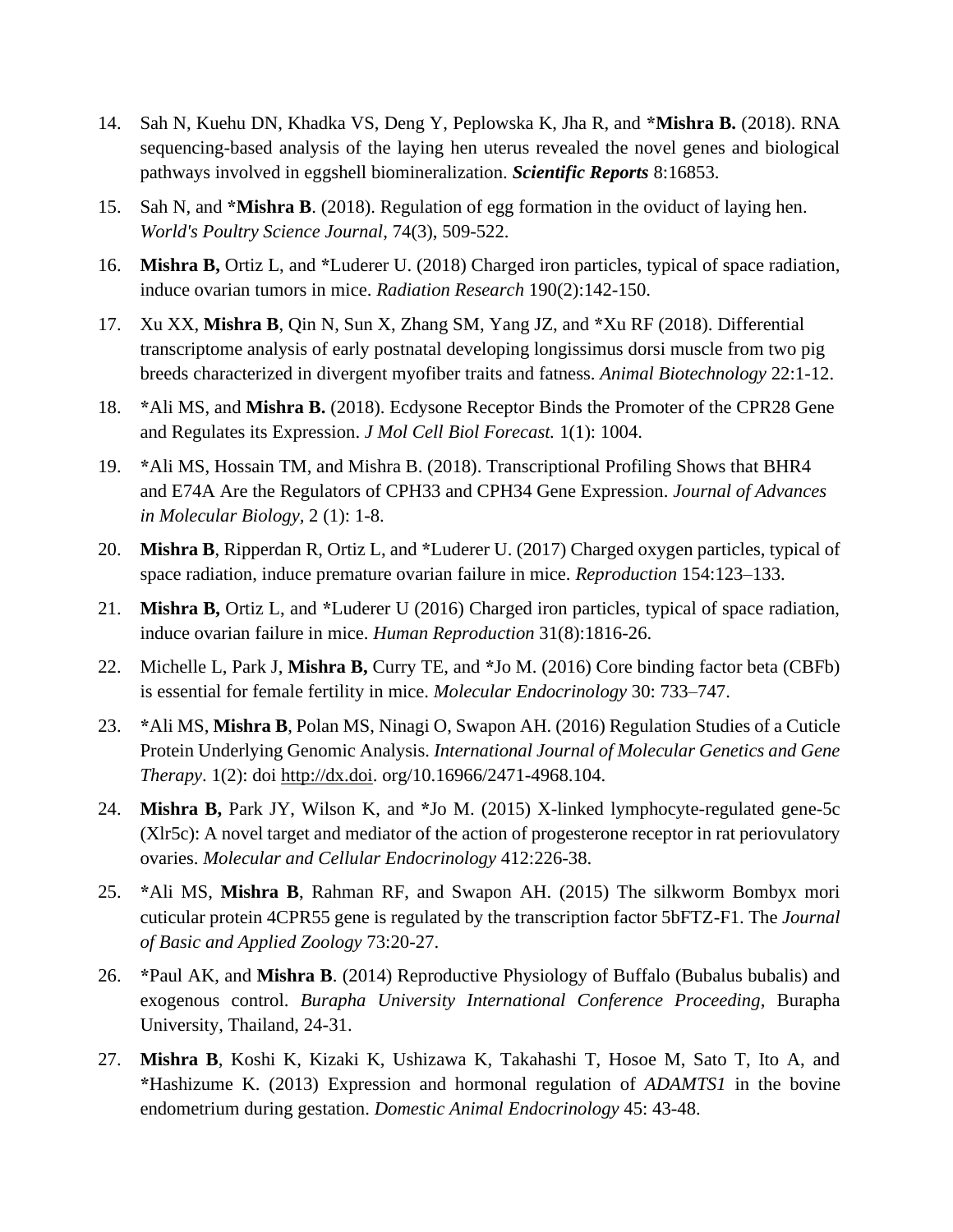- 28. **Mishra B**, Kizaki K., Sato T, Ito A, and **\***Hashizume K. (2012) The role of extracellular matrix metalloproteinase inducer (EMMPRIN) in the regulation of bovine endometrial cell functions. *Biology of Reproduction* 87: 1-8.
- 29. **Mishra B**, Kizaki K, Koshi K, Ushizawa K., Takahashi T, Hosoe M, Sato T, Ito A, and **\***Hashizume K. (2012) Expression of extracellular matrix metalloproteinase inducer (EMMPRIN) and its expected roles in the bovine endometrium during gestation. *Domestic Animal Endocrinology* 42: 63-73.
- 30. **Mishra B**, Kizaki K, Koshi K, Ushizawa K, Takahashi T, Hosoe M, Sato T, Ito A, and **\***Hashizume K. (2010) Expression of extracellular matrix metalloproteinase inducer (EMMPRIN) and its related extracellular matrix-degrading enzymes in the endometrium during the estrous cycle and early gestation in cattle. *Reproductive Biology and Endocrinology*  8:60*.*
- 31. **\*Mishra B, \***Alam MGS., Khandokar M, Mazumder S, Munsi MN. (2010) Qualities of goat semen in Tris-Citrate-Glucose extender containing glutathione. *Bangladesh Veterinarian* 27: 46-55.
- 32. **Mishra B**, Kizaki K., Ushizawa K, Takahashi T, Hosoe M, Sato T, Ito A, and **\***Hashizume K. (2008) Role of matrix metalloproteinases in the endometrial remodeling during implantation in the cow. 15th International Congress on Biotechnology in Animal Reproduction 35-43.
- 33. **\***Alam MGS, Yeasmin S, Yeasmin FB, **Mishra B.** (2005) The effect of duration of preservation on the quality of chilled bull semen. *The Bangladesh Veterinarian 22: 16-22.*

#### **Submitted or in-preparation for publications**

- 34. Adnan M, Lee CN, and **\*Mishra B**. (2021). Adverse effects of phytoestrogens on reproductive paradigms. *Submitted to Veterinary Medicine and Animal Sciences.*
- 35. Mishra R, **Mishra B**, Kim YS, and **\***Jha R. (2021). Practices and issues of molting programs for laying hen. *Submitted to British Poultry Science.*
- 36. Narushin VG, Romanov MN, **Mishra B**, and **\***Griffin DK (2021). Egg Quality Parameters: Mathematical Evolution of Volume and Surface Area of Avian Eggs. *Submitted to The New York Academy of Sciences.*
- 37. Tiwari UP, Mandal RK, Neupane K, Mishra B, and **\*Jha R** (2021). Starchy and fibrous feedstuffs differ in their in vitro digestibility and fermentation characteristics and differently modulate the gut microbiota of pigs. *Submitted to Journal of Animal Science and Biotechnology.*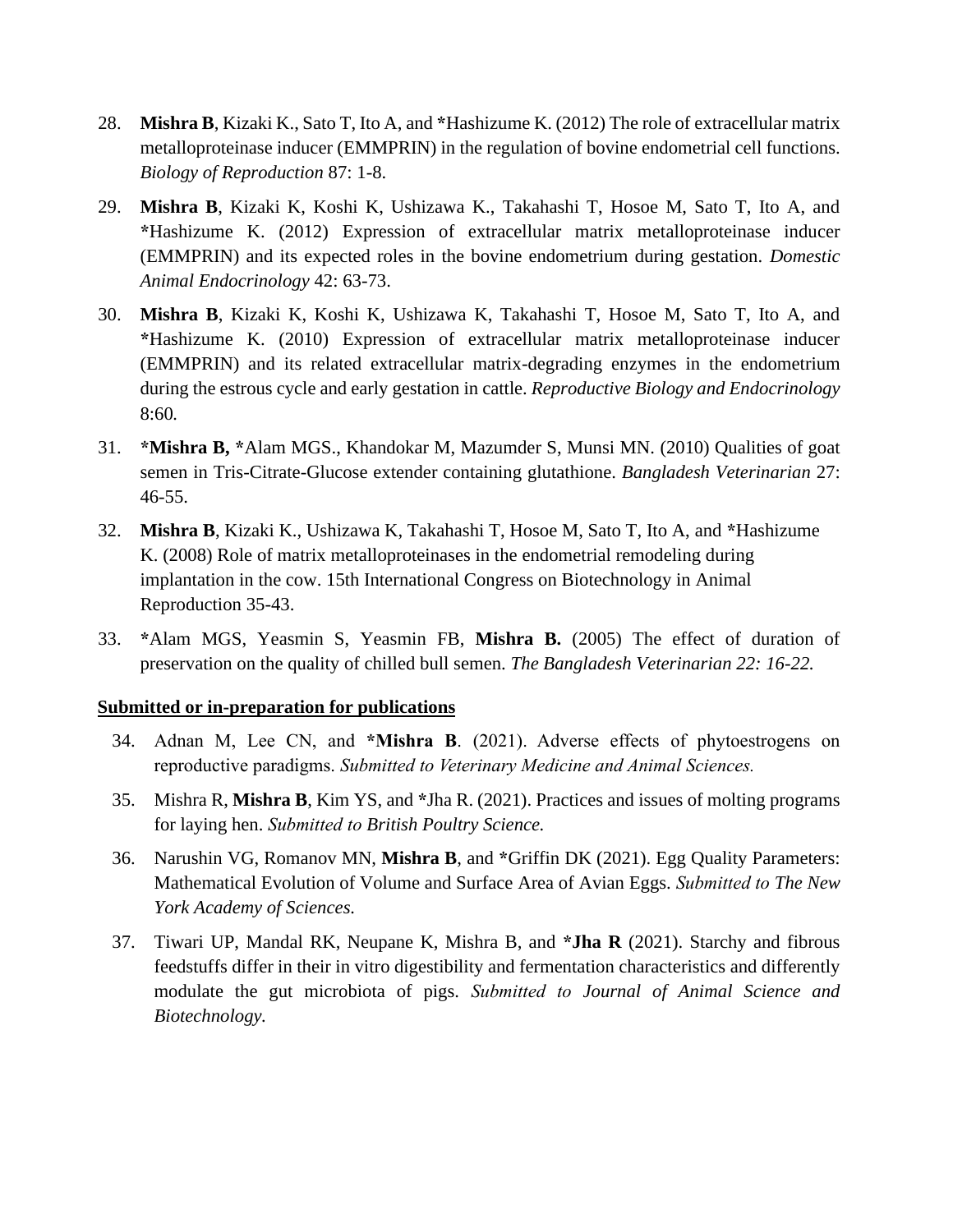| Category                        | <b>Number of Students</b> | <b>Number that Graduated</b> |
|---------------------------------|---------------------------|------------------------------|
| Chair of Master committees      |                           |                              |
| Member of Master committees     |                           |                              |
| Chair of PhD committees         |                           |                              |
| Member of PhD committees        |                           |                              |
| Visiting scholar's and graduate |                           |                              |
| students research advisor       |                           |                              |
| Undergraduate advisor           |                           |                              |

# **MENTORING AND COMMITTEE MEMBERS:**

### **RESEARCH AWARDS TO MENTEES:**

| 2020 | 2020 Poultry Science Association (PSA) Hatchery Student of The Year<br>$\bullet$<br>award to Mentee (Sanjeev Wasti) |
|------|---------------------------------------------------------------------------------------------------------------------|
| 2019 | PSA Best Poster Presentation Award to Mentee (Sanjeev Wasti)<br>$\bullet$                                           |
|      | UROP award to mentee (Angeline Lee)<br>$\bullet$                                                                    |
|      | 2019 CTAHR's Best Undergraduate Student Presentation to Mentee (Sabrina<br>$\bullet$                                |
|      | Nicole)                                                                                                             |
|      | 2019 CTAHR's Food System, Security and System category winner among<br>$\bullet$                                    |
|      | Undergraduate Student Presentation to Mentee (Sabrina Nicole)                                                       |
| 2018 | PSA Best Poster Presentation Award to Mentee (Nirvay Sah)<br>$\bullet$                                              |
|      | PSA Graduate Student Travel award to Mentee (Nirvay Sah)<br>$\bullet$                                               |
|      | First place in Graduate students Poster competition, The American Indian<br>$\bullet$                               |
|      | Science and Engineering Society (AISES 2018) to Mentee (Donna Lee Kuehu)                                            |

• AISES 2018 Graduate student Travel Award to Mentee (Donna Lee Kuehu)

# **Mentor / Committee Chair (\*on progress)**

| Chair of Graduate students' thesis committee (Total 6) |                      |                                                |  |
|--------------------------------------------------------|----------------------|------------------------------------------------|--|
| <b>Students</b>                                        | <b>Enrollment</b>    | <b>Research</b>                                |  |
| Nirvay Sah                                             | MS in Animal Science | Transcriptional regulation of egg formation in |  |
|                                                        | $(1/2017 - 12/2019)$ | the oviducts of laying hen                     |  |
| Sanjeev Wasti                                          | MS in Animal Science | Nutritional reprogramming to mitigate heat-    |  |
|                                                        | $(1/2018 - 5/2020)$  | stress in poultry                              |  |
| Bindu Adhikari                                         | MS in Animal Science | RNA-Sequencing based analysis of bovine        |  |
|                                                        | $(1/2019 - present)$ | endometrium during the maternal recognition    |  |
|                                                        |                      | of pregnancy                                   |  |
| *Mahfuz Rahman                                         | MS in Animal Science | Defects in uterine gene expression leading to  |  |
| Adnan                                                  | $(1/2020 - present)$ | infertility in cattle                          |  |
| *Ajay Chaudhary                                        | MS in Animal Science | Mitigation of heat stress in poultry using     |  |
|                                                        | $(8/2021$ - present) | Microalgae                                     |  |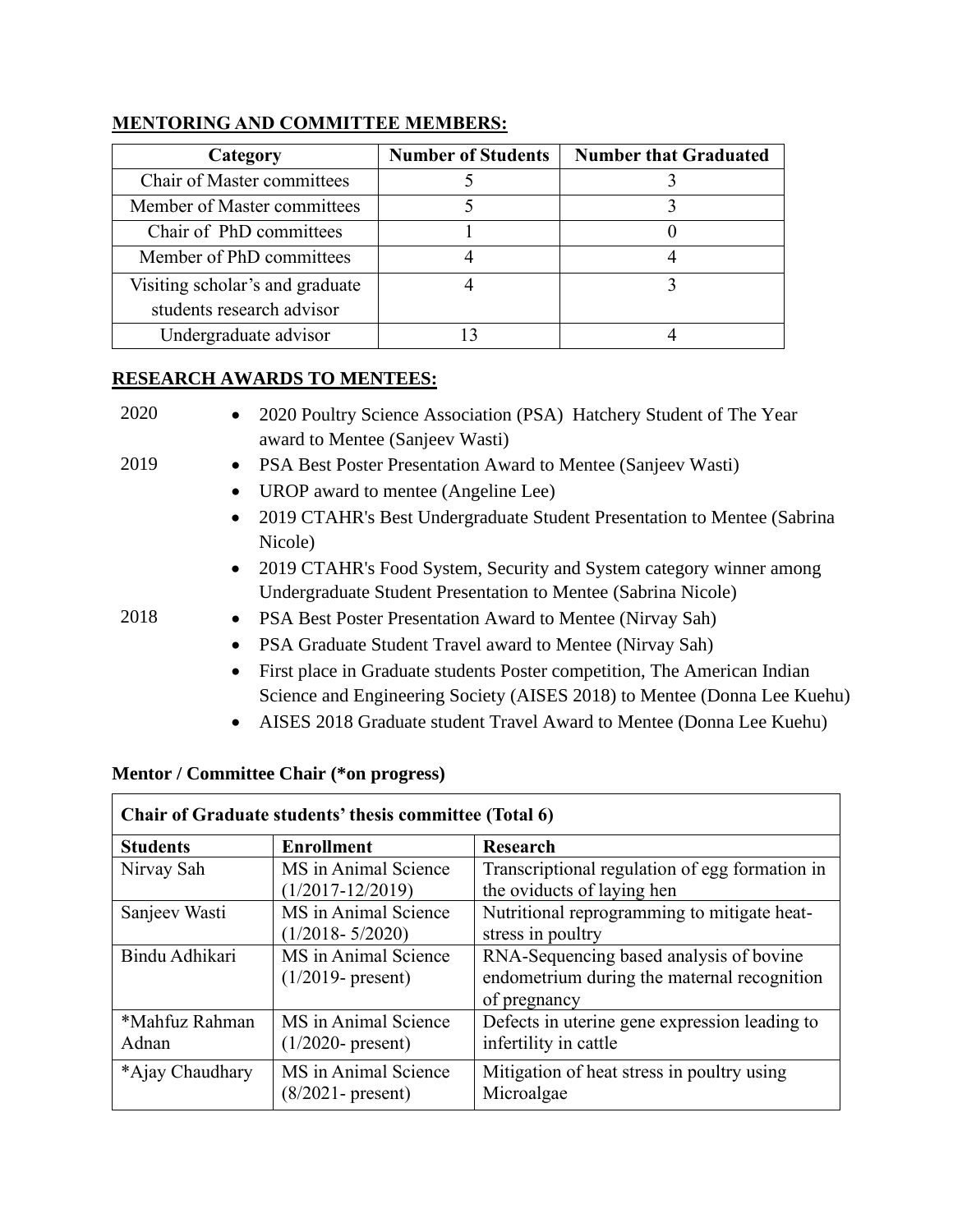| *Sadid Al Amaz                           | PhD in Nutritional<br>Sciences; Animal<br>Science Track (8/2021-<br>present)         | Mitigation of heat stress in poultry using<br>Thermomodulation      |
|------------------------------------------|--------------------------------------------------------------------------------------|---------------------------------------------------------------------|
| <b>Undergraduate students (Total 16)</b> |                                                                                      |                                                                     |
| Destiny Apilado                          | Summer student 2018,<br><b>INBRE</b> program,<br><b>Leeward Community</b><br>College | Expression of GnRHR in the oviduct of laying<br>hens                |
| Valeria Alicea-<br>Colon                 | Summer student 2018,<br><b>INBRE</b> program,<br>Leeward Community<br>College        | Expression of GnRHR in the oviduct of laying<br>hens                |
| Anna Micah Ang                           | Summer student 2018,<br><b>INBRE</b> program,<br><b>Leeward Community</b><br>College | Effects of heat stress on the liver of laying hen                   |
| Marian Houle                             | Summer student 2018,<br><b>INBRE</b> program,<br>Leeward Community<br>College        | Effects of heat stress on the liver of laying hen                   |
| Dionne Sesepasara                        | <b>BS</b> in Animal Science<br>UH Manoa, 2019                                        | Poultry reproduction and lab techniques                             |
| Sabrina Nicole<br>Haverly                | <b>BS</b> in Animal Science<br>UH Manoa, 2019                                        | Effects of heat stress on the spleen of broiler<br>chicken          |
| Angeline Lee                             | <b>BS</b> Biology<br>major/Premed, UH<br>Manoa, 2019                                 | Effects of heat stress on the spleen of broiler<br>chicken          |
| Kayla Scott                              | Summer student 2019,<br><b>INBRE</b> program,<br>Leeward Community<br>College        | Effects of heat stress on the pituitary gland of<br>broiler chicken |
| <b>Emily Rhoads</b>                      | Summer student 2019,<br><b>INBRE</b> program,<br>Leeward Community<br>College        | Effects of heat stress on the pituitary gland of<br>broiler chicken |
| Kody Remington                           | Summer student 2019,<br><b>INBRE</b> program,<br>Leeward Community<br>College        | Effects of heat stress on the pituitary gland of<br>broiler chicken |
| <b>Blaise DeSa</b>                       | Summer student 2019,<br><b>INBRE</b> program,<br>Leeward Community<br>College        | Effects of heat stress on the pituitary gland of<br>broiler chicken |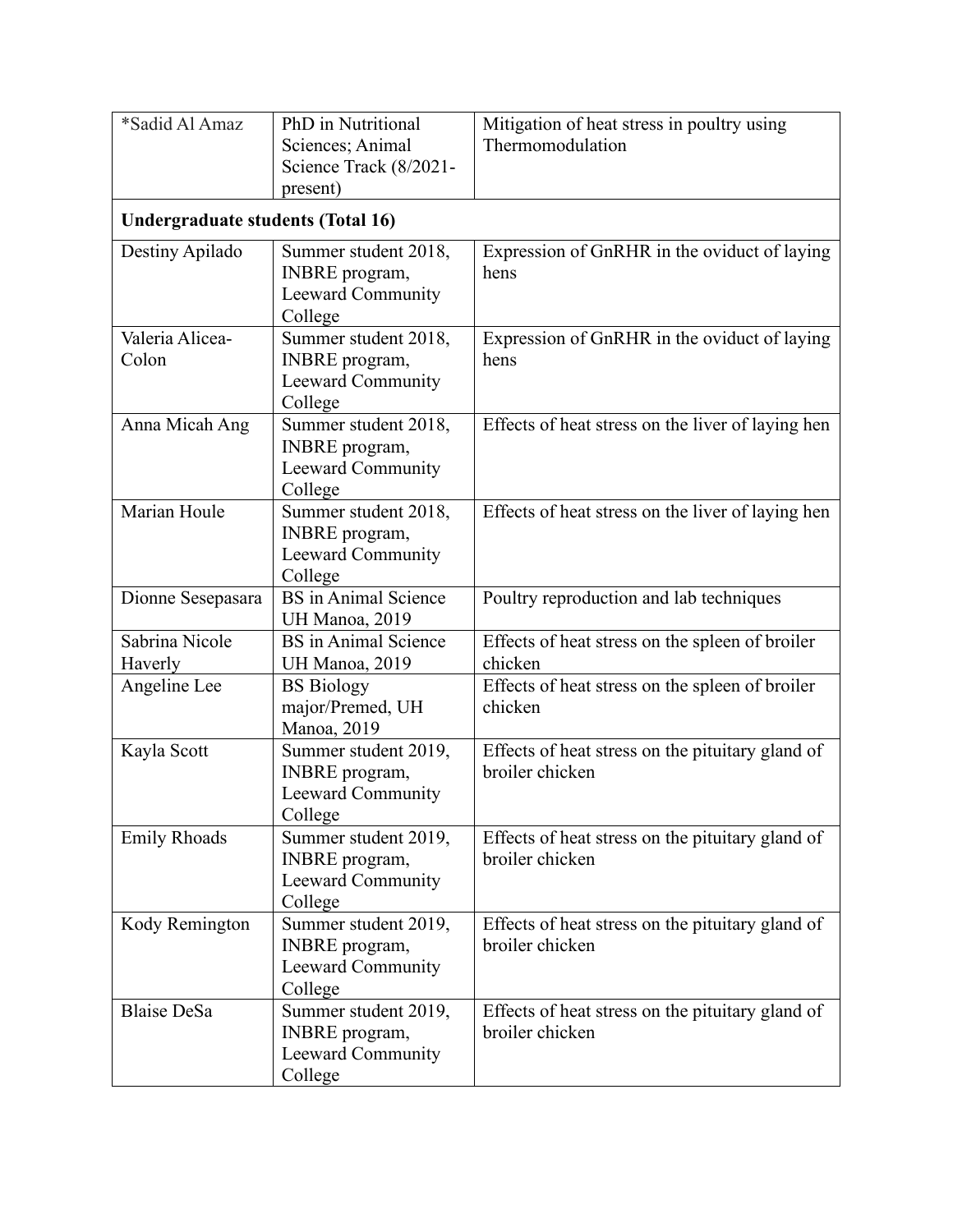| David Sakihara                     | Summer student 2019,<br><b>INBRE</b> program,<br>Leeward Community<br>College | Effects of heat stress on the pituitary gland of<br>broiler chicken |
|------------------------------------|-------------------------------------------------------------------------------|---------------------------------------------------------------------|
| Arn Nagun                          | Summer student 2019,<br><b>INBRE</b> program,<br>Leeward Community<br>College | Effects of heat stress on the pituitary gland of<br>broiler chicken |
| Emani Johnson                      | BS in Animal Science,<br>UH Manoa, 2020                                       | Poultry diseases                                                    |
| Elena Williams                     | BS in Animal Science,<br>UH Manoa, 2021                                       | Embryo sexing in Poultry                                            |
| <b>Haley Lambert</b><br>Zielomski  | BS in Animal Science,<br>UH Manoa, 2021                                       | Effects of volcano on animal health and<br>production               |
| <b>Visiting Scholars (Total 3)</b> |                                                                               |                                                                     |
| Victoria Mevel                     | Visiting Intern from<br>France (08/2018-<br>1/2019                            | Alfa-lipoic acid effects on oxidative stress                        |
| Parina Pantari                     | Wells International<br>School, Thailand, 2019                                 | Basic lab techniques                                                |
| Kendrick Acda                      | Wells International<br>School, Thailand, 2029                                 | Basic lab techniques                                                |

# • **Graduate Students' Thesis Committee Member (Total 15)**

| <b>Students</b>                 | <b>Enrollment</b>                      | <b>Advisor</b>    |
|---------------------------------|----------------------------------------|-------------------|
| Amit Singh                      | PhD in Nutrition (1/2017-8/2018)       | Dr. Rajesh Jha    |
| Alyssa MacDonald                | PhD in MBBE (1/2017-5/2019)            | Dr. Rajesh Jha    |
| Anthony Mau                     | PhD in MBBE (1/2017-8/2019)            | Dr. JP Bingham    |
| Utsav P. Tiwari                 | PhD in Nutrition (1/2017-8/2018)       | Dr. Rajesh Jha    |
| Sudhir Yadav                    | MS in Animal Science (1/2017-12/2017)  | Dr. Rajesh Jha    |
| Xiaoxing Xu                     | MS in Animal Science (1/2017-8/2018)   | Dr. Yong-Soo Kim  |
| Linge Li                        | MS in Animal Science (1/2017-8/2018)   | Dr. Rajesh Jha    |
| Amit Singh                      | MS in Animal Science (1/2017-8/2018)   | Dr. Rajesh Jha    |
| Rajeev Mishra                   | MS in Animal Science (1/2019-7/2021)   | Dr. Yong-Soo Kim  |
| Sayaka Aoki                     | PhD in PEPS (1/2020-7/2021)            | Dr. Mohammad Arif |
|                                 | As University Representative           |                   |
| Ratu Serupepeli<br>Tagivakatini | MS in Animal Science (1/2019- present) | Dr. Jenee Odani   |
| *Gamze Boluk                    | PhD in PEPS (1/2020-present)           | Dr. Mohammad Arif |
| *Mandeep Adhikari               | PhD in MBBE (1/2019- present)          | Dr. Yanghua He    |
| <i><b>*Razib Das</b></i>        | PhD in Nutrition (8/2021- present      | Dr. Rajesh Jha    |
| <i><b>*Ryan Chang</b></i>       | MS in Animal Science (1/2021- present) | Dr. Andre Seale   |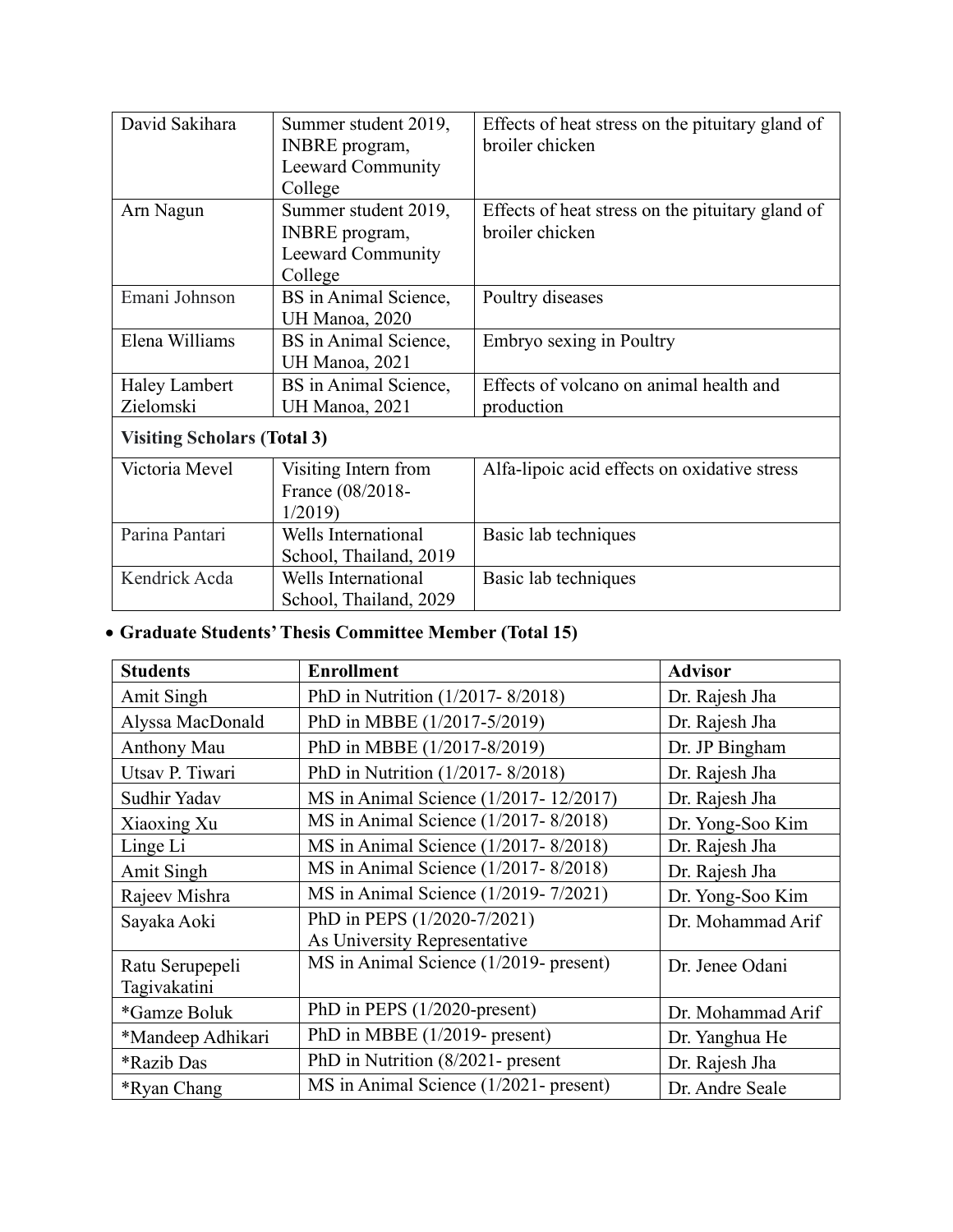### **PROFESSIONAL INVOLVEMENTS:**

### **Institutional Services at the University of Hawaii**

- Vice-chair, CTAHR Faculty Senate, 2021-2022
- Research Liaison, CTAHR Faculty Senate Executive Committee, 2020-2021
- Chair, CTAHR Senate Research Committee, 2019-2020
- Member of Personnel Committee, CTAHR Faculty Senate, 2018-2019
- Member, CTAHR Student Retention Committee 2017 present
- HNFAS Curriculum Committee, 2018-present
- HNFAS Research Committee, 2018-present
- HNFAS Faculty Search Committee (Assistant Prof. of Genetic), 2018
- CTAHR Students' Research Symposium Committee, 2017- present
- Judge, CTAHR Students' Research Symposium 2017- present
- CTAHR new Students' orientation 2017 present
- Agriculture and Environmental Awareness Day (Animal Science program), 2017-present
- Manoa Experience (Animal Science booth), 2017- present
- East-West Center Scholarship review panel, 2018-present
- Marshall Scholarship selection committee, 2018-present

# **Professional Services**

# **A. Editorial Board Member**

- Academic Editor, PLOS ONE [Editorial Board](http://journals.plos.org/plosone/static/editorial-board) (Since 2021-) <https://journals.plos.org/plosone/static/editorial-board>
- Editorial Board Members, Reproduction and Breeding (Since 2021-) <http://www.keaipublishing.com/en/journals/reproduction-and-breeding/editorial-board/>

**B. Guest Editor of a special issue on "**Recent Advancement in Poultry Egg Production and Potential Challenges." This special issue will be published by Animals, MDPI. [https://www.mdpi.com/journal/animals/special\\_issues/egg\\_production](https://www.mdpi.com/journal/animals/special_issues/egg_production)

**C. Ad-hoc peer-reviewer of scientific journals:** I have been actively involved in the scientific societies and contributed to the peer-reviewed manuscript evaluation. Since I joined UHM, I have reviewed several manuscripts from highly reputed journals.

*Poultry Science, Biology of Reproduction, PLOS ONE, Journal of Proteome Research, Reproduction, Theriogenology, Reproduction Fertility, and Development, Reproductive Toxicology, Frontiers in Veterinary Sciences, Animal Reproduction Science, Animal Reproduction Journal, Asian-Australasian Journal of Animal Sciences, Tropical Animal Health and Production, Journal of Advance in Veterinary Research, etc.*

**D. Reviewer of Grant proposal:** I served as a reviewer on grant proposals for Egg Farmers of Canada.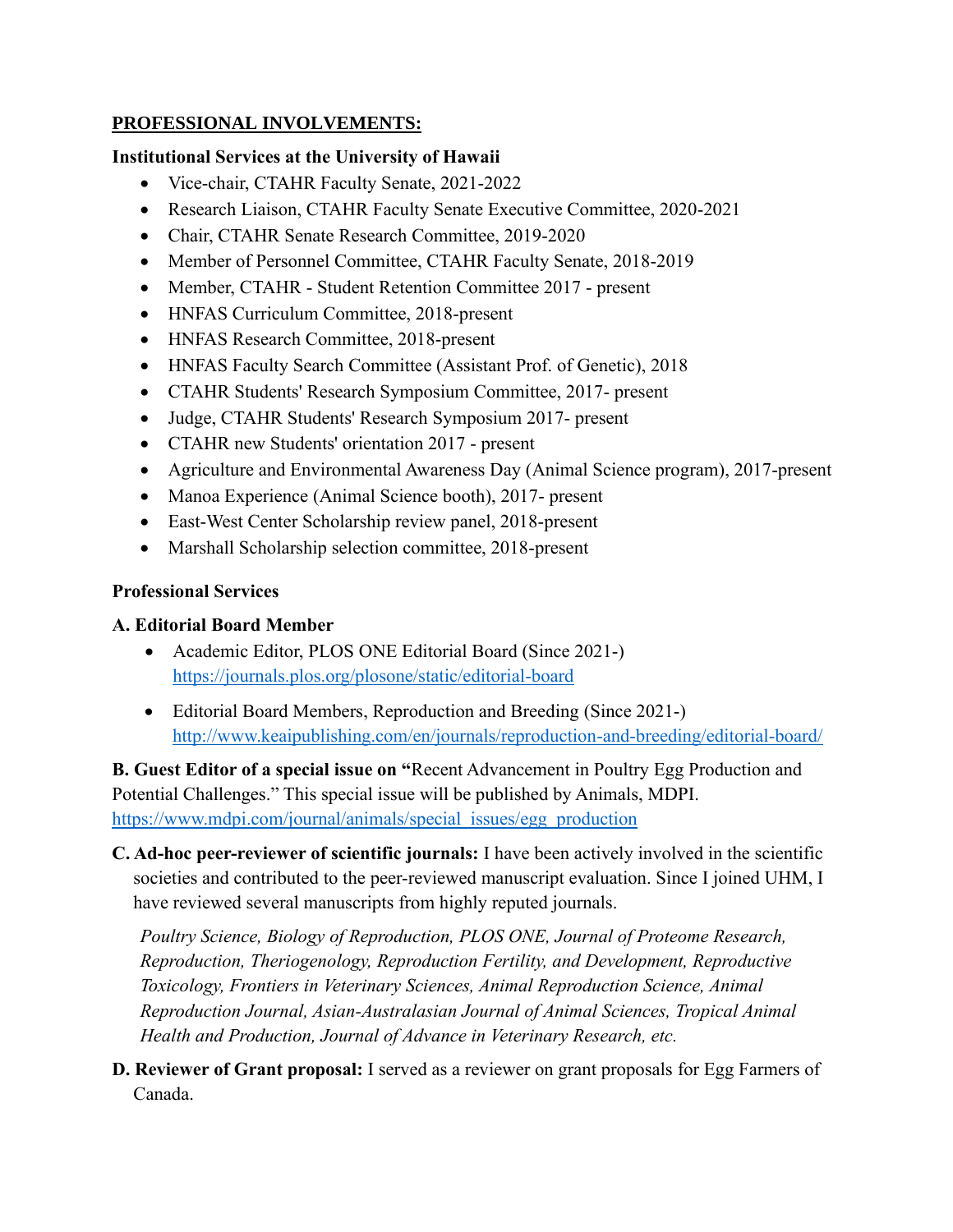**E. USDA- Multistate Committee, NE1442: Poultry Production Systems and Well-being: Sustainability for Tomorrow:** I have served as a regular USDA multistate committee member in different capacities from 2018 to date. I was also the co-host of this annual meeting in 2019 and organized the 2-days meeting at UH Manoa.

### **F. Scientific and Professional Society:**

| 2018            | Host, Fulbright Scholar outreach lecture at University of Hawaii |
|-----------------|------------------------------------------------------------------|
| 2015-2019       | Future meeting committee, Society for Study of Reproduction      |
| $2015$ -present | <b>NASA Human Research Symposium</b>                             |
| $2016$ -present | <b>Poultry Science Association</b>                               |
|                 | American Society of Animal Science                               |
| 2015-2016       | Chair, UC Irvine Postdoctoral Scholar Association (UCI-PDA)      |
| 2005-present    | Nepal Veterinary Council (NVC), Nepal                            |
|                 | Nepal Veterinary Association (NVA), Nepal                        |
| 2008-2011       | Japanese Society of Animal Reproduction (JSAR), Japan            |
|                 | Japanese Society of Veterinary Medicine (JSVM), Japan            |
|                 | Society for Study of Reproduction                                |
|                 |                                                                  |

# **G. Judge of Science Fair:**

- Honolulu District Science fair (2017- present).
- District Science Fair for the Hawaii Association of Independent Schools (2017- present).

# **RESEARCH GRANTS:**

# *Extramural grants (\$485,762)*

| 2022-2024 | Transcriptional regulation of egg formation in the oviduct of broiler breeder<br>hens<br>Agency: USDA/NIFA- Animal Reproduction<br><i>Amount:</i> \$183,102<br><i>Role:</i> Principal Investigator (PI), Co-PI: Rajesh Jha |
|-----------|----------------------------------------------------------------------------------------------------------------------------------------------------------------------------------------------------------------------------|
| 2019-2022 | <b>Improvement of Reproductive efficiency of Hawaiian livestock</b><br><i>Agency:</i> Hawaii Department of Agriculture (HDOA# 67813)<br><i>Amount:</i> \$114,178<br><i>Role: PI, Co-PI: Chin N. Lee</i>                    |
| 2018-2022 | <b>Transforming all Veterinarians into Food-Animal Vets through Focused</b><br><b>Continuing Education.</b><br>Agency: USDA/NIFA, 2017-70024-2733<br>Amount: \$169,304                                                     |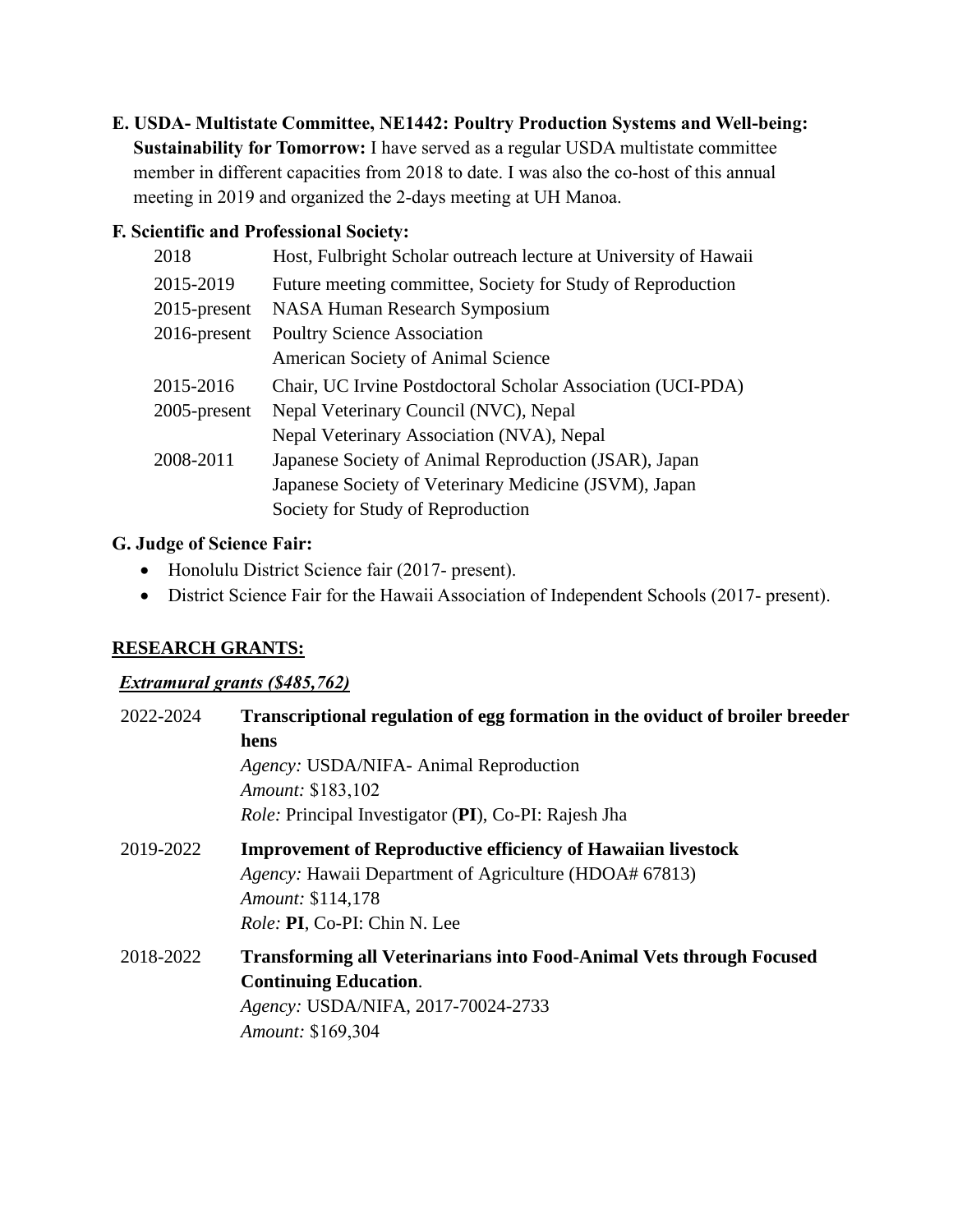*Role*: **Co-PI**, PI: Jenee Odani

I lead the reproductive health management and poultry production parts of this project. My share is 25%

# *Internal funds (\$465,342)*

| 2021-2022 | Nutritional programming for the mitigation of heat stress in chicken<br>Agency: USDA/NIFA Multistate Research Fund<br>Amount: \$35,513<br>Role: PI, Co-PI: Rajesh Jha                                                                                                                               |
|-----------|-----------------------------------------------------------------------------------------------------------------------------------------------------------------------------------------------------------------------------------------------------------------------------------------------------|
| 2021-2022 | Sustainable and healthy poultry production in the post-antibiotic era.<br>Agency: USDA/NIFA Multistate Research Fund<br>Amount: \$25,513<br>Role: Co-PI, PI: Rajesh Jha                                                                                                                             |
| 2021-2022 | <b>Equipment grant</b><br>Agency: USDA/NIFA Multistate grant<br>Amount: \$13,000<br>Role: PI, Co-PI: Rajesh Jha                                                                                                                                                                                     |
| 2019-2022 | <b>Assessment of Ovarian Tumors in Cattle</b><br>Agency: NIFA/USDA-Animal Health Fund<br>Amount: \$25,000<br>Role: PI, Co-PIs: Chin Lee and Jenee Odani                                                                                                                                             |
| 2019-2020 | <b>Application of Genetic and Reproduction Technologies to Improve Hawaii</b><br><b>Grass-fed Beef Cattle Production</b><br>Agency: CTAHR UH Manoa Team Science Projects<br>Amount: \$80,000<br>Role: Co-PI, PI: Jinzeng Yang<br>I led the uterine function parts of this project. My share was 15% |
| 2019      | <b>Travel grant</b><br>Agency: UH Research Faculty Travel Award (OVCR). University of Hawaii<br>Research Council.<br>Amount: \$2,000<br>Role: <b>PI</b>                                                                                                                                             |
| 2018-2020 | Nutrition programming of monogastric animals using alternative feedstuffs<br>Agency: USDA-Supplemental Research/Extension Fund<br>Amount: \$60,000<br>Role: Co-PI, PI: Rajesh Jha                                                                                                                   |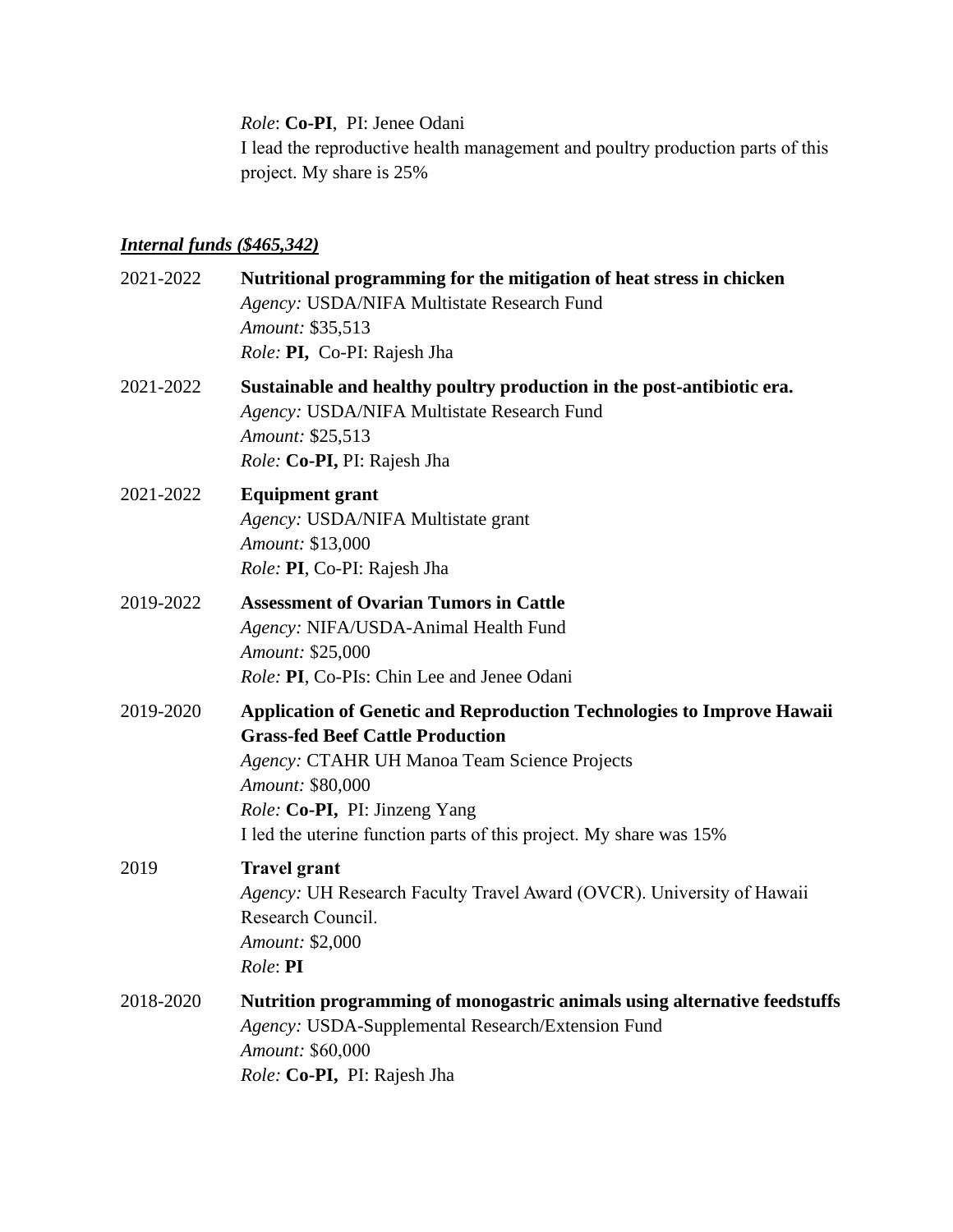|           | I led the histomorphological evaluation and gene expression parts of the project.<br>My share was 25%                                                                                                                                                                                                                                                 |
|-----------|-------------------------------------------------------------------------------------------------------------------------------------------------------------------------------------------------------------------------------------------------------------------------------------------------------------------------------------------------------|
| 2018-2020 | Collection, evaluation, extension, and freezing of local beef semen from<br>Mealani Research Station for Artificial insemination for Hawaii Beef<br><b>Industry</b><br>Agency: USDA-Supplemental Research/Extension Fund<br>Amount: \$35,000<br>Role: Co-PI, PI: Michael DuPonte<br>I led the semen evaluation parts of the project. My share was 20% |
| 2018-2020 | Maternal immunization against myostatin to enhance post-hatch broiler<br>growth and muscle mass<br>Agency: USDA-Supplemental Research Fund<br>Amount: \$76,316<br>Role: Co-PI, PI: Yong Soo Kim<br>I led the gene expression and histomorphology evaluation parts of the project. My<br>share was 20%                                                 |
| 2018      | <b>Equipment grant</b><br>Agency: USDA/NIFA Multistate Fund<br>Amount: \$38,000<br>Role: PI, Co-PI: Yong Soo Kim                                                                                                                                                                                                                                      |
| 2017-2019 | <b>Poultry Production Systems and Well-being: Sustainability for Tomorrow</b><br>Agency: USDA/NIFA Supplemental Research grant<br>Amount: \$70,000<br>Role: PI, Co-PI: Dr. Rajesh Jha                                                                                                                                                                 |

# *Training Grants funded before the academic appointment (\$53,840)*

| 2015-2017 | <b>Effects of Charged Particle on the Uterus</b>                              |
|-----------|-------------------------------------------------------------------------------|
|           | <i>Agency:</i> National Space Biomedical Research Institute (NSBRI), NASA,    |
|           | PF04302 (early career award)                                                  |
|           | Amount: \$50,840                                                              |
|           | <i>Role: PI, Co-PI: Ulrike Luderer</i>                                        |
| 2009-2010 | Role of EMMPRIN in the bovine endometrial functions                           |
|           | Agency: United Graduate School of Veterinary Sciences, Gifu University, Japan |
|           | <i>Amount:</i> \$5,000                                                        |
|           | Role: PI, Co-PI: Kazuyoshi Hashizume                                          |
|           |                                                                               |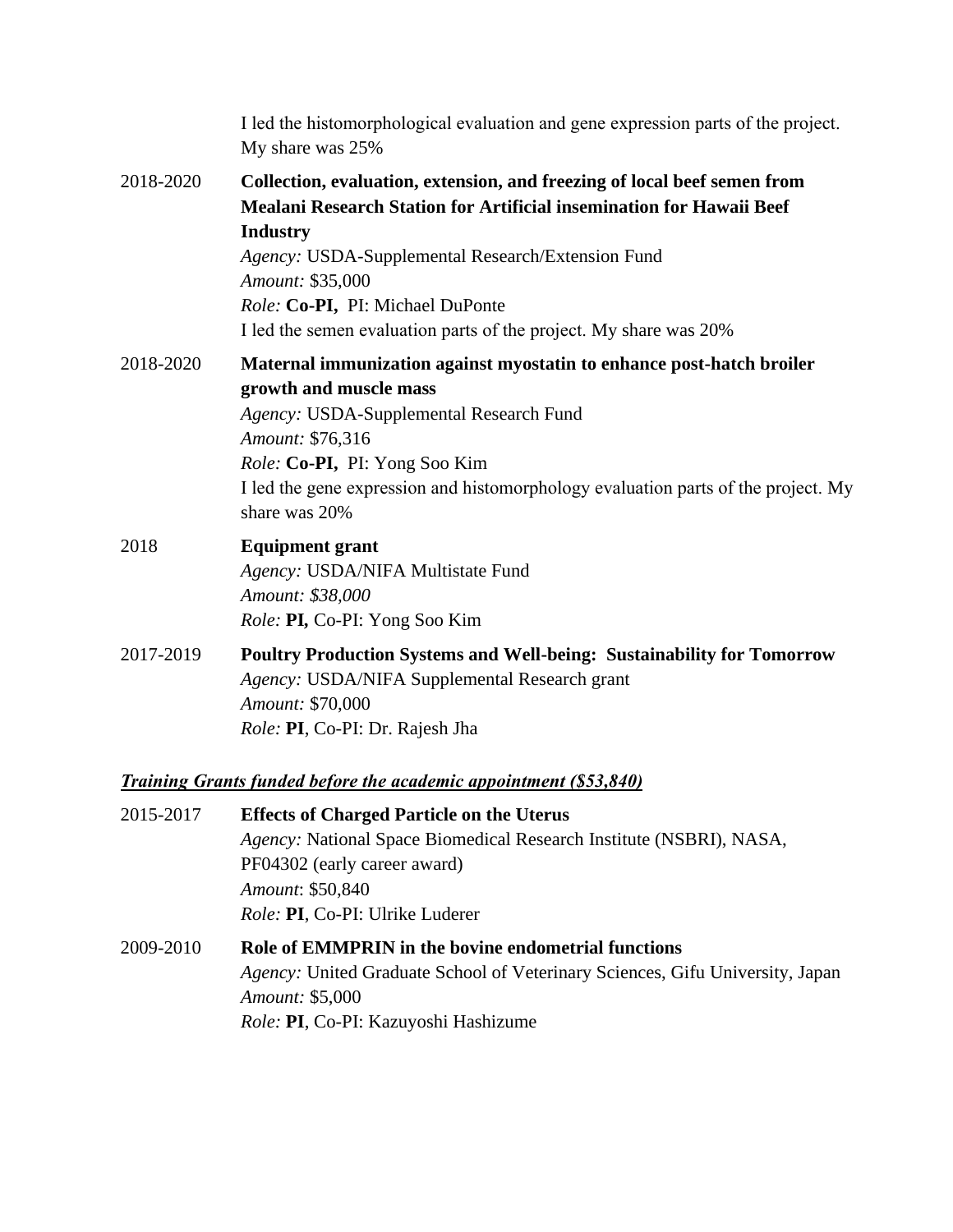### **PRESENTATION AT THE CONFERENCES (\* presenting author):**

In the abstract/presentation list, the \* sign indicates the presenter

- 1. \*Jha R, Das R, **Mishra B**, and Cowieson AJ. (2021). Sources of corn and soybean meal and carbohydrase enzyme supplementation differently affect cecal volatile fatty acid production and microbiota profile in broiler chickens (Poster). PSA Virtual Annual Meeting (July 19-22, 2021).
- 2. \*Jha R, Das R, **Mishra B**, and Cowieson AJ. (2021). Sources of corn and soybean meal and carbohydrase enzymes supplementation differently affect growth performance and nutrient digestibility in broiler chickens (Poster). PSA Virtual Annual Meeting (July 19- 22, 2021).
- 3. Leon KN, Lawson G, **Mishra B**, Chang P, Blakely E, \*Luderer U. Dose-dependent induction of epithelial ovarian tumors after mixed heavy ion irradiation. 2022 NASA Human Research Program Investigators' Workshop, Galveston, Texas. (Poster presentation)
- 4. \***Mishra B**. Reproductive research in farm animals. Animal Science Club, UH Manoa (November 10, 2020).
- 5. \*Wasti S, Lee CN, Jha R, and **Mishra B.** (2020). Dietary supplementation of alpha-lipoic acid mitigates the negative effects of heat stress in poultry (Oral). PSA Virtual Annual Meeting (July 20-23, 2020).
- 6. \*Wasti S, Lee CN, Jha R, and **Mishra B.** (2020). Dietary supplementation of alpha-lipoic acid mitigates the negative effects of heat stress in poultry. PSA Virtual Annual Meeting (July 20-23, 2020). (*Poster presentation*)
- 7. \*Adhikari B, Lee CN, Khadka VS, Deng Y, Jha R, and **Mishra B.** (2020). RNAsequencing-based analysis of bovine endometrium during the maternal recognition of pregnancy. SRS Virtual Annual Meeting (July 8-12, 2020). (*Poster presentation*)
- 8. \*Mishra R, Jha R, **Mishra B**, and Kim YS (2020). Effects of maternal immunization against Myostatin on the post-hatch growth performance of their chicks. PSA Virtual Annual Meeting (July 20-23, 2020). (*Poster presentation*)
- 9. \*Singh AK, **Mishra B**, Bedford MR, and Jha R (2020). Effects of xylanase and xylooligosaccharides supplementation on productive performance and gut health variables of broilers. PSA Virtual Annual Meeting (July 20-23, 2020). (*Poster presentation*)
- 10. Singh AK, **Mishra B**, and \*Jha R. Early post-hatch feeding of resistant starch can influence cell-mediated immunity and gut microbiota diversity in broilers. International Poultry Scientific Forum (Jan 27-28, 2020), Atlanta, GA, USA. (*Poster presentation*)
- 11. \*Awodele1 O, **Mishra B**, Chang P, Blakely E, Luderer U. (2020). Ovarian effects of space radiation in comparison to gamma radiation. NASA human research Program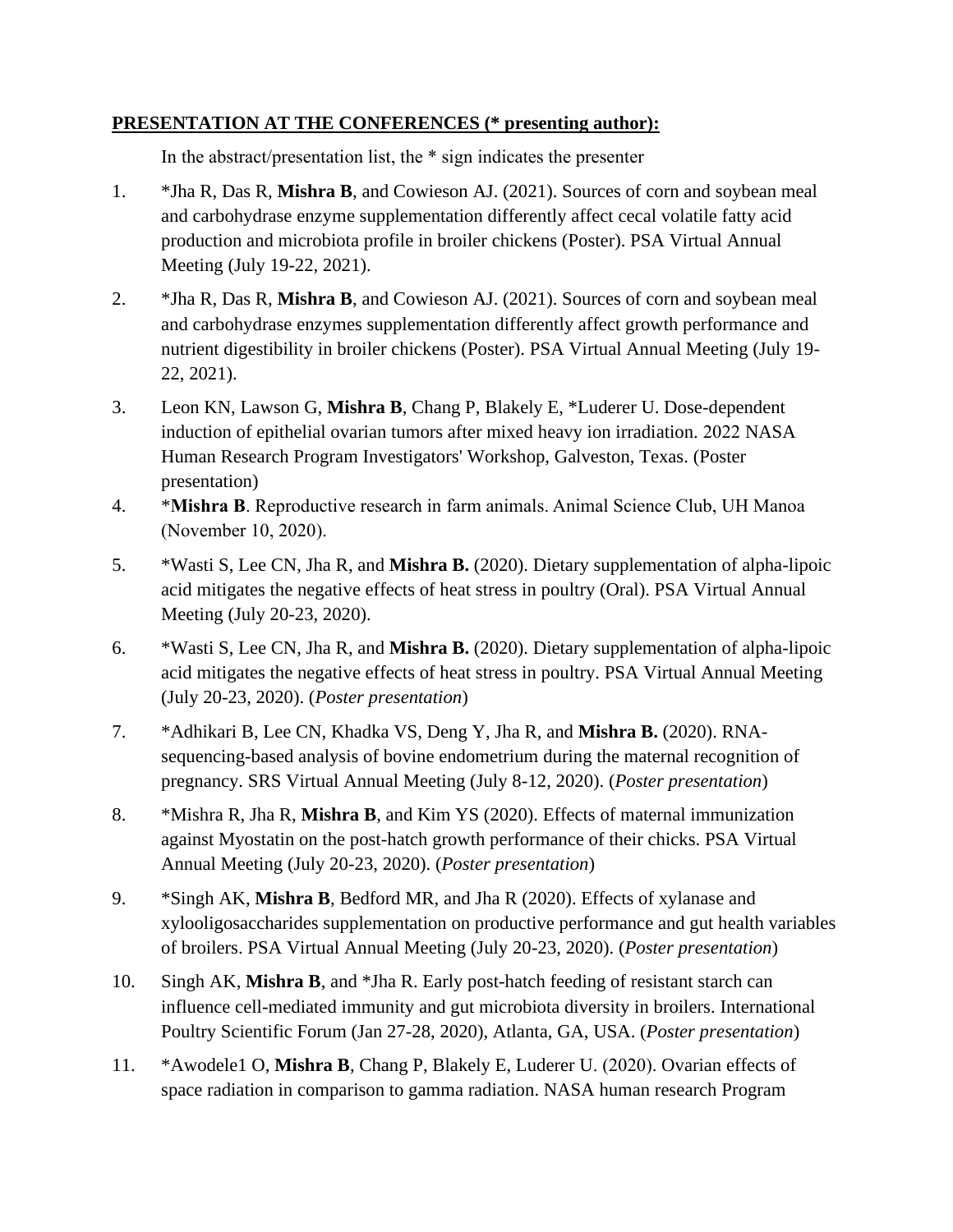Investigators' Workshop Integrated Pathways to Mars, Galveston, Texas. (Poster presentation).

- 12. \*Mishra B. Egg production, quality, and grading. Animal Science Club, UH Manoa (April 23, 2019).
- 13. \***Mishra B**, Sah N, Kuehu DN, Wasti S, Khadka VS, and Jha R. (2019). Transcriptional regulation of albumen biosynthesis and eggshell biomineralization in the oviduct of laying hens. 2019 Poultry Science Annual Meeting, Montreal, Canada. (O*ral presentation*)
- 14. \*Wasti S, Sah N, Kuehu DL, Lee CN, Jha R, **Mishra, B.** (2019). Dietary supplementation of dried plum: A novel strategy to mitigate heat stress in poultry. 2019 Poultry Science Annual Meeting, Montreal, Canada. (*Poster presentation*) *Best Poster award*
- 15. \*Sah N, Kuehu DN, Khadka VS, Jha R, **Mishra B**. (2019). New transcriptomic insights into processes associated with the formation of egg-white in the magnum of laying hens. 2019 Poultry Science Annual Meeting, Montreal, Canada. (*Poster presentation*)
- 16. Singh AK, Tiwari UP, \***Mishra B**, and Jha R. (2019). Comparative effects of in ovo injection of xylotriose, xylotetraose, mannotriose, and mannotetraose on growth performance and gut health of broilers. 2019 Poultry Science Annual Meeting, Montreal, Canada. (*Poster presentation*)
- 17. Singh AK, \***Mishra B**, and Jha R. (2019). Effects of early feeding of resistant starch during post-hatch yolk dependent period on growth performance and gut health parameters of broilers. 2019 Poultry Science Annual Meeting, Montreal, Canada. *Poster presentation*
- 18. Caliboso DK, Nanquil JE, Yadav S, Kae, H, Neupane K, \***Mishra B**, and Jha R. (2019). Cecal microbiota profile of Hawaiian feral chickens and pasture-raised broiler chickens. 2019 Poultry Science Annual Meeting, Montreal, Canada. (*Poster presentation*)
- 19. \*Kuehu, DL, Sah, N., Lee CN, Jha, R., **Mishra B.** (2019). Heat stress impacts the health of the laying hen through altering the regulation of heat shock and reactive oxidative stress genes in the liver. 31st Annual CTAHR Student Research Symposium, Honolulu, HI, USA. (*Oral presentation*)
- 20. \*Wasti S, Sah N, Kuehu DL, Lee CN, Jha R, **Mishra B.** (2019). Dietary supplementation of dried plum: A novel strategy to mitigate heat stress in poultry. 31st Annual CTAHR Student Research Symposium, Honolulu, HI, USA. (*Oral presentation*)
- 21. \*Haverly N, Wasti S, Kuehu DL, Sah N, Jha R, and **Mishra B.** (2019). The effects of environmental heat stress on the spleens of broiler chickens. 31st Annual CTAHR Student Research Symposium, Honolulu, HI, USA. (*Oral presentation*) (*Received CTAHR Best BS Student Oral Presentation Award*).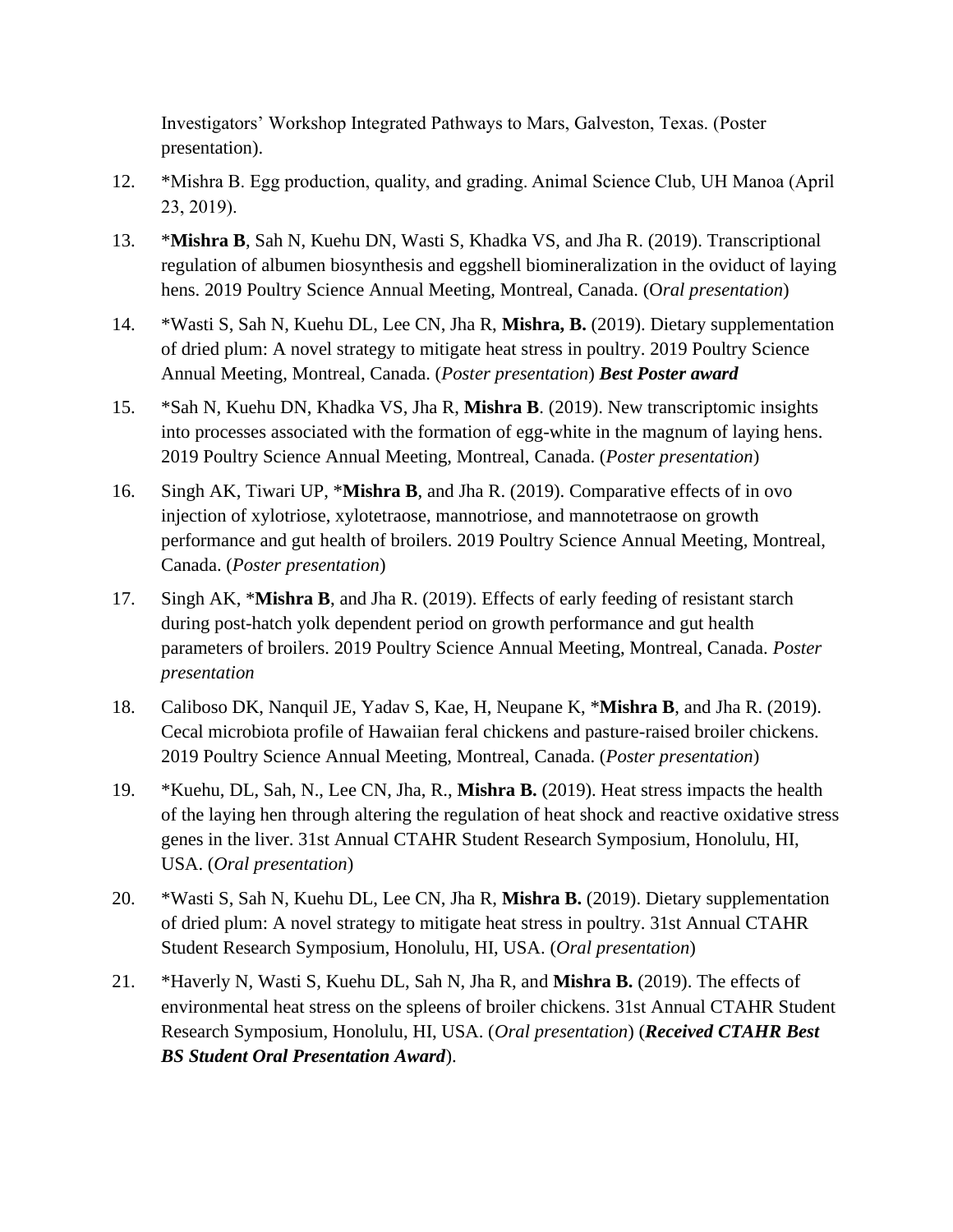- 22. \***Mishra B**. Space radiation cause premature ovarian failure and ovarian epithelial tumors in mice. Graduate Seminar of Department of HNFAS (January 25, 2019).
- 23. \***Mishra B**. Poultry Production System: Challenges and Opportunity. INBRE Program, Leeward Community College, University of Hawaii (May 2018)
- 24. \*Sah N, Kuehu DN, Khadka VS, Jha R, **Mishra B.** (2018). Transcriptomic analysis of the shell gland in layers identifies novel genes in eggshell biomineralization. 2018 Poultry Science Annual Meeting, San Antonio, Texas. *Best Poster Award*
- 25. \*Kuehu, DL, Sah, N., Lee CN, Jha, R., **Mishra, B.** (2018). Heat stress impacts the oviduct health through altering the magnum and uterus regulation of heat shock and reactive oxidative stress genes of laying hens. American Indian Science and Engineering Society (AISES), Oklahoma City, OK. (*Poster presentation*) *Best Poster Award*
- 26. \***Mishra B,** Sah N, Kuehu DN, Wasti S, Khadka VS, and Jha R (2018). New mechanistic insights on egg formation in the oviduct of laying hens. 51th Annual meeting of Society for the study of Reproduction, New Orleans. (*Late Break abstract for Poster presentation)*
- 27. \*Kaewmanee S, Boonwittaya N, Thieng-Tham J., Nitthaisong P, **Mishra B**, Yindee M, and Pinyophummin A. (2018). The fluorescence-based morphometry Computer-assisted sperm analysis has the potential to determine progeny sexed spermatozoa in both African (Loxodonta africana) and Asian (Elephas maximus) elephants. 51st Annual Meeting of Society for the study of Reproduction, New Orleans. (*Poster presentation*)
- 28. \*Kuehu DL, Sah, N, Lee CN, Jha, R, **Mishra B.** (2018). Effects of heat stress on the oviductal gene expression and egg qualities in the laying hen. The Society for Advancement of Chicanos/Hispanics and Native Americans in Science (SACNAS), San Antonio, Texas. (*Poster presentation*)
- 29. \*Li L, Singh AK, **Mishra B**, Jha R. (2018). Effect of in ovo injection of probiotic, prebiotic and synbiotic on growth performance and gut health parameters of broiler chickens. 2018 Poultry Science Annual Meeting, San Antonio, Texas. (*Poster presentation*)
- 30. \*Sah N, Kuehu DN, Khadka VS, Jha R, **Mishra B.** (2018). RNA sequencing of the shell gland reveals novel genes related to calcium remodeling during eggshell formation in laying hens. CTAHR/COE Student Research Symposium. (*Oral presentation*)
- 31. \*Kuehu DL, Sah, N, Lee CN, Jha, R, **Mishra B.** (2018). Effects of heat stress on the oviductal gene expression and egg qualities in the laying hen. CTAHR/COE Student Research Symposium. (*Oral presentation*)
- 32. \*Wasti S, Sah N, Kuehu DL, Kim YS, Jha R, **Mishra B.** (2018). Expression of follistatin and myostatin in the oviduct of laying hen. CTAHR/COE Student Research Symposium. (*Poster presentation*)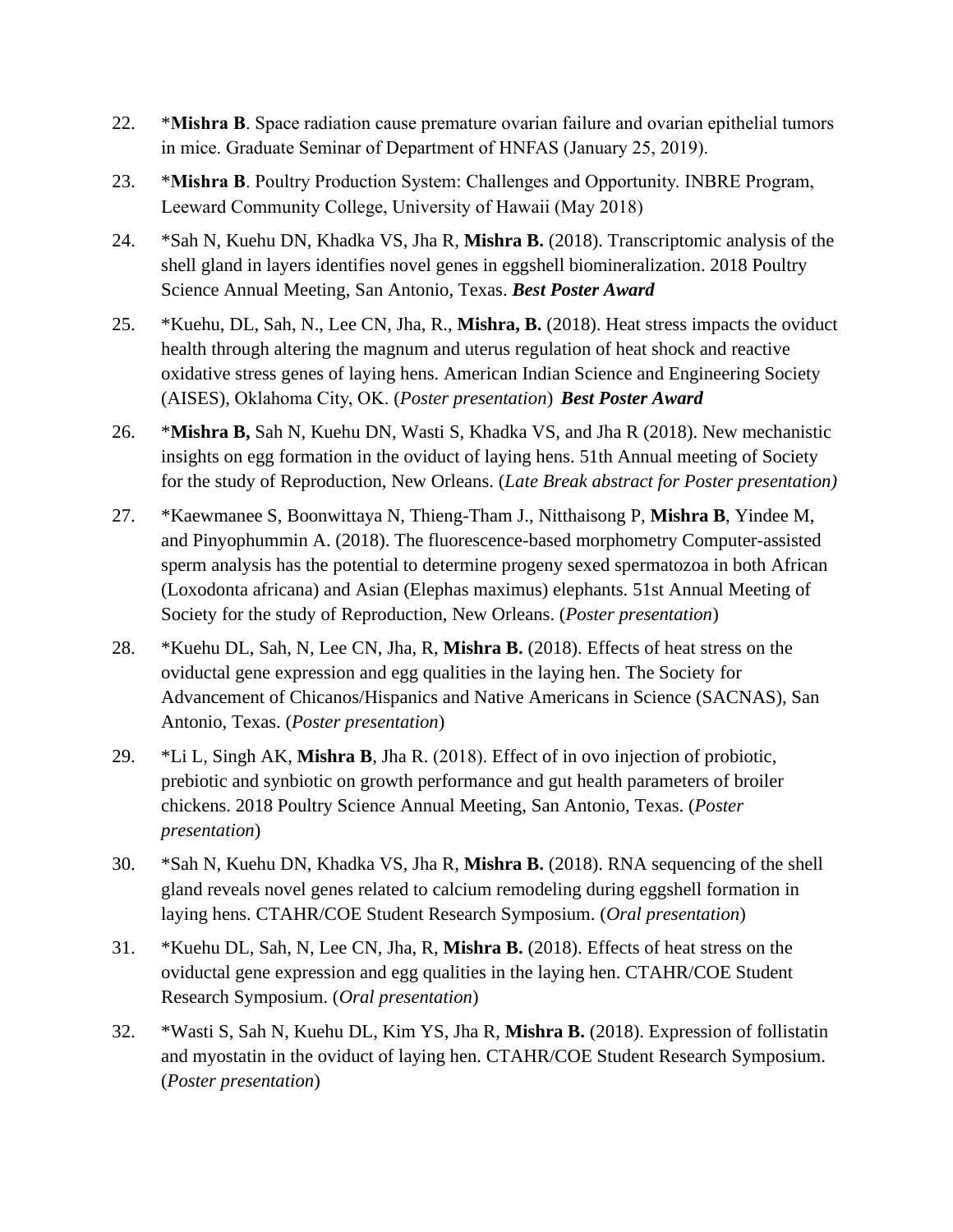- 33. \*Li, L, Singh, AK, **Mishra, B**, Jha, R. (2018). Effect of in ovo injection of probiotic, prebiotic and synbiotic on growth performance and gut health of broiler chickens. CTAHR/COE Student Research Symposium. (*Poster presentation*)
- 34. \*Yadav S, Singh A, Tiwari UP, **Mishra B**, Jha R. (2018). Cassava root chips an alternative to corn in broiler diet: effect on growth performance and gut health parameters. CTAHR/COE Student Research Symposium. (*Poster presentation*)
- 35. \*Sah N, Kuehu DN, Khadka VS, Jha R, **Mishra B.** (2018). RNA sequencing-based analysis of uterus specific genes regulating eggshell formation in laying hens. 18th EWC International Graduate Student Conference, Honolulu, Hawaii. (*Oral presentation*)
- 36. \***Mishra B,** Luderer U. (2018) Space Radiation Damages Uterine Cell Architecture in mice. 2018 NASA Human Research Program Investigators' Workshop HRP Research: The gateway to MARS, Galveston, Texas (Poster presentation)
- 37. \***Mishra B,** Luderer U. (2017) Components of Space Radiation Damage Uterine Cell Architecture in Mice. 50th Annual meeting of Society for the study of Reproduction. Washington, DC, July 2017. (*Poster presentation*)
- 38. \***Mishra B,** and Luderer U. (2018) Space Radiation Damages Uterine Cell Architecture in mice. 2018 NASA Human Research Program Investigators' Workshop HRP Research: The gateway to MARS, Galveston, Texas. *(Poster presentation)*
- 39. \*Mishra B. The role of progesterone receptor signaling in the ovulatory process. Graduate Seminar of Department of HNFAS (September 06, 2017).
- 40. \***Mishra B,** and Luderer U. (2017) Components of Space Radiation Damage Uterine Cell Architecture in Mice. 50th Annual meeting of Society for the Study of Reproduction. Washington, DC, July 2017. (*Poster presentation*)
- 41. \***Mishra B**, Ripperdan R Ortiz L, and Luderer U. (2016) Iron charged particle, a component of space radiation induces ovarian tumors in mice. 49th Annual meeting of Society for the Study of Reproduction San Diego, USA, July 2016. (*Oral presentation*)
- 42. \*Michelle L, Park J, **Mishra B,** Curry TE, and Jo M. (2016) Core binding factor beta (CBFb) is essential for female fertility in mice. 49th Annual meeting of Society for the Study of Reproduction San Diego, USA, July 2016. (*Poster presentation*)
- 43. \***Mishra B**, Ortiz L, and Luderer U. (2016) Space radiation causes premature ovarian failure and induces ovarian tumors in mice. NASA human research Program Investigators' Workshop Integrated Pathways to Mars, Galveston, Texas. (*Poster presentation*)
- 44. \***Mishra B**, Ortiz L, and Luderer U. (2015). Space irradiation causes premature ovarian failure in mice.  $48<sup>th</sup>$  Annual meeting of Society for the Study of Reproduction Puerto Rico, USA. (*Oral presentation*)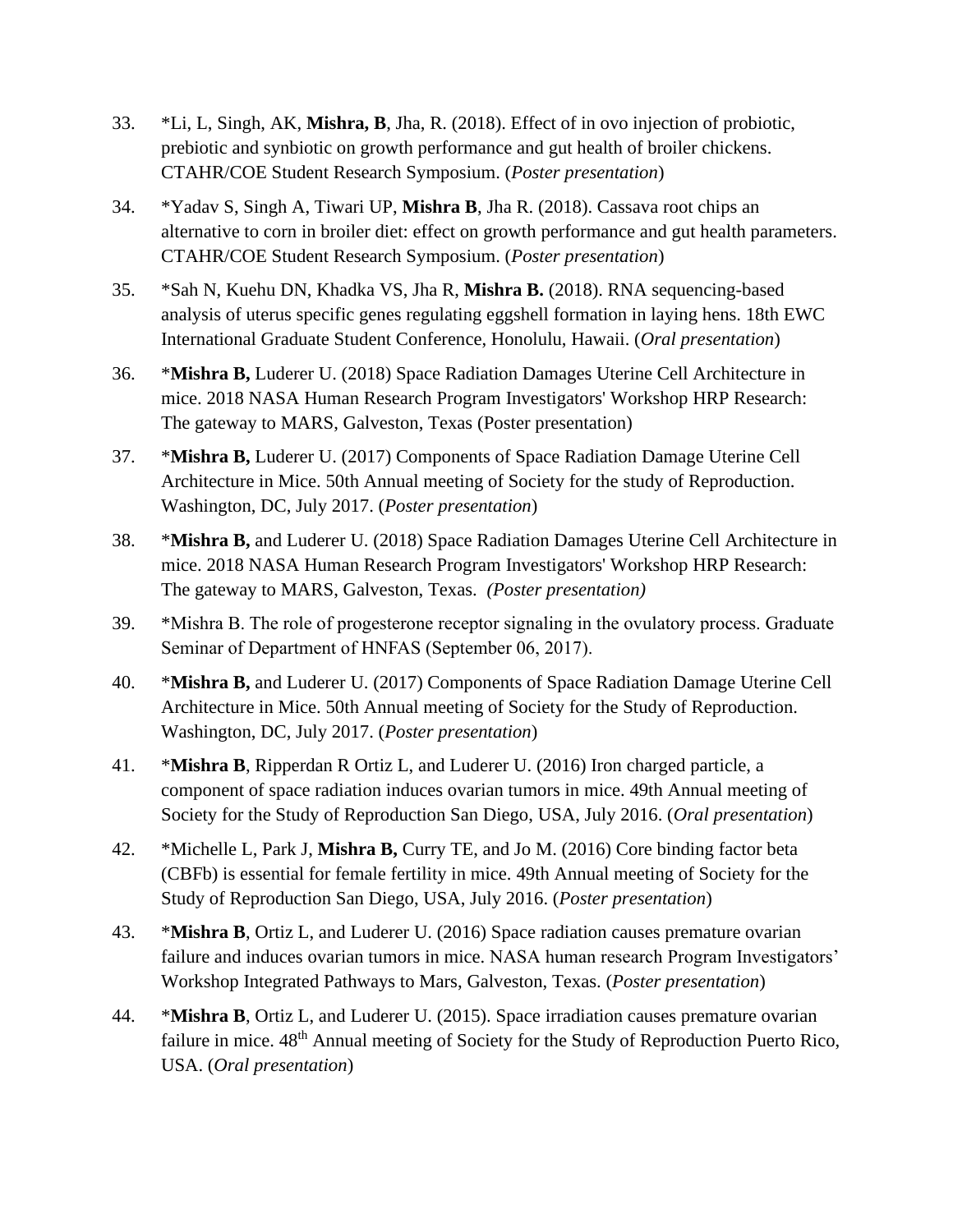- 45. \***Mishra B**, Ortiz L, and Luderer U. (2015). Charged iron particle exposure increases apoptosis and depletes ovarian follicles in mice. NASA human research Program Investigators' Workshop Integrated Pathways to Mars, Galveston, Texas. (*Poster presentation*)
- 46. \*Jo M, **Mishra B**, and Park J. (2015). X-Linked Lymphocyte Regulated Gene 5c-like (Xlr5c-like) is a novel target of progesterone action in granulosa cells from periovulatory rats. 97th Annual Meeting and Expo of Endocrine Society's, San Diego, CA. (*Poster presentation*)
- 47. \*Jo M, **Mishra B**, Park J. (2014). Core Binding Factor Beta Is Essential for Female Fertility in Mice. ICE/ENDO, Chicago, Illinois. (*Poster presentation*)
- 48. \*Park J, **Mishra B**, Michelle L, and Jo M. (2014). Core binding factor beta (CBFb) is essential for female fertility in mice. 33rd Symposium in Reproductive Science and Women's *Health*, University of Kentucky, Lexington, Kentucky, USA. (*Poster presentation*)
- 49. \***Mishra B**, and Jo M. (2013). Xlr5c: A novel target and mediator of the action of progesterone receptor in rat periovulatory ovaries.  $46<sup>th</sup>$  Annual meeting of Society for the Study of Reproduction, Montreal, Canada. (*Oral presentation*)
- 50. \***Mishra B,** and Jo M. (2013). Xlr5c: A novel target and mediator of the action of progesterone receptor in rat periovulatory ovaries. 32nd Symposium in Reproductive Science and Women's Health, University of Kentucky, Lexington, Kentucky, USA. (*Poster presentation*)
- 51. \***Mishra B,** and Jo M. (2013). Xlr5c: A novel target and mediator of the action of progesterone receptor in rat periovulatory ovaries. Postdoctoral research symposium, University of Kentucky, Lexington, Kentucky.
- 52. \***Mishra B,** and Jo M. (2012). Expression, regulation and function of X-linked lymphocyte regulated gene-5c (Xlr5c) in the periovulatory rat ovary" in 45th Annual meeting of Society for the Study of Reproduction, State College, Pennsylvania, USA. (*Poster presentation*)
- 53. \***Mishra B,** and Jo M. (2012). Expression of LH induced X-linked lymphocyte regulated gene-5c (Xlr5c) in the periovulatory rat ovary" in  $31<sup>st</sup>$  Symposium in Reproductive Science and Women's Health, University of Kentucky, Lexington, Kentucky. (*Poster presentation*)
- 54. \***Mishra B**, Kizaki K, Sato T, Ito A, and Hashizume K. (2011). The role of extracellular matrix metalloproteinase inducer (EMMPRIN) in the regulation of bovine endometrial cell functions. 104<sup>th</sup> Japanese Society of Reproduction and Development, Morioka, Japan. (*Oral presentation*)
- 55. \***Mishra B**, Kizaki K, Ushizawa K, Takahashi T, Hosoe M, Sato T, Ito A, and Hashizume